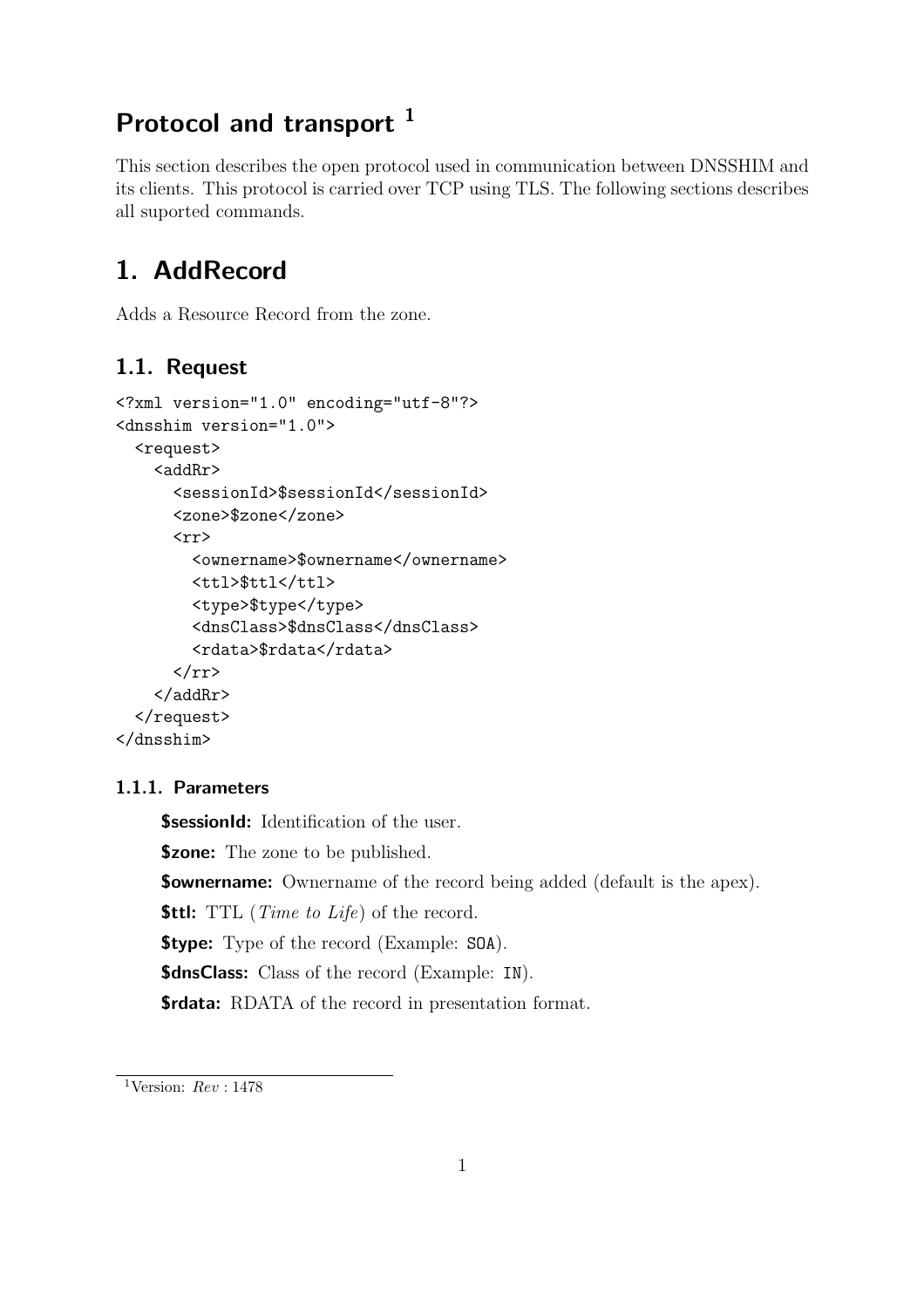### 1.2. Response

```
<?xml version="1.0" encoding="utf-8?"?>
<dnsshim version="1.0">
  <response>
    <status>$status</status>
  </response>
</dnsshim>
```
### 1.2.1. Parameters

**\$status:** See status code list  $(A.1)$ .

## 2. AddSlave

Adds a slave nameserver to and from a slavegroup.

## 2.1. Request

```
<?xml version="1.0" encoding="utf-8"?>
<dnsshim version="1.0">
  <request>
    <addSlave>
      <sessionId>$sessionId</sessionId>
      <slaveGroup>$slaveGroup</slaveGroup>
      <slave>$slave</slave>
      <port>$port</port>
    </addSlave>
  </request>
</dnsshim>
```
#### 2.1.1. Parameters

**\$sessionId:** Identification of the user.

**\$slaveGroup:** Name of the slavegroup.

\$slave: Host IP address.

\$port: Port number on the slave.

```
<?xml version="1.0" encoding="utf-8?"?>
<dnsshim version="1.0">
  <response>
```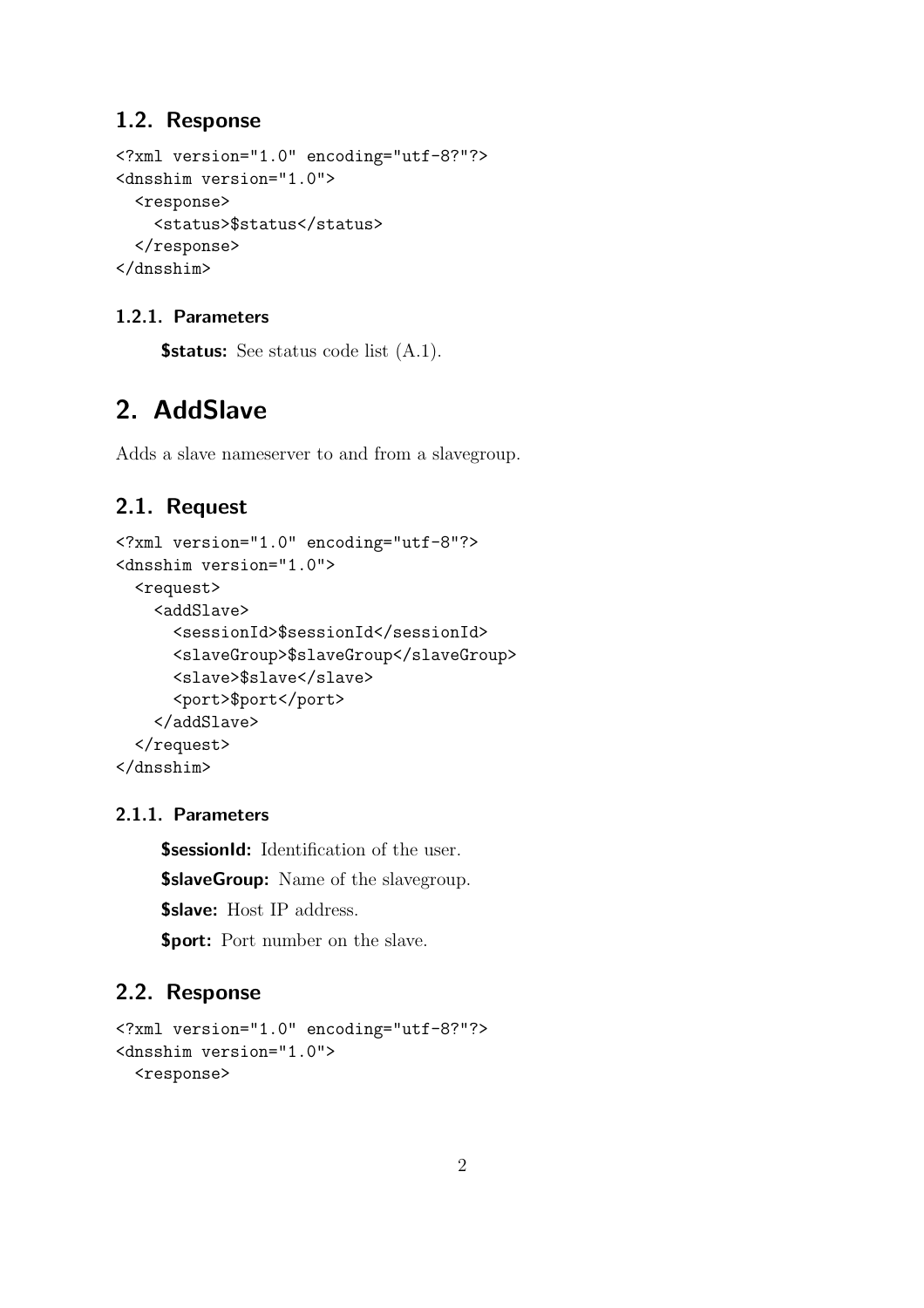```
<status>$status</status>
  </response>
</dnsshim>
```
**\$status:** See status code list  $(A.1)$ .

## 3. AddUser

Creates a new user.

#### 3.1. Request

```
<?xml version="1.0" encoding="utf-8"?>
<dnsshim version="1.0">
  <request>
    <addUser>
      <username>$username</username>
      <password>$password</password>
    </addUser>
  </request>
</dnsshim>
```
#### 3.1.1. Parameters

**\$username:** Identification of the user.

\$password: The user's password (The use of some cryptographic algorithm is recommended).

#### 3.2. Response

```
<?xml version="1.0" encoding="utf-8?"?>
<dnsshim version="1.0">
  <response>
    <status>$status</status>
    <msg>$message</msg>
  </response>
</dnsshim>
```
#### 3.2.1. Parameters

**\$status:** See status code list.

**\$message:** Message that describes the status code.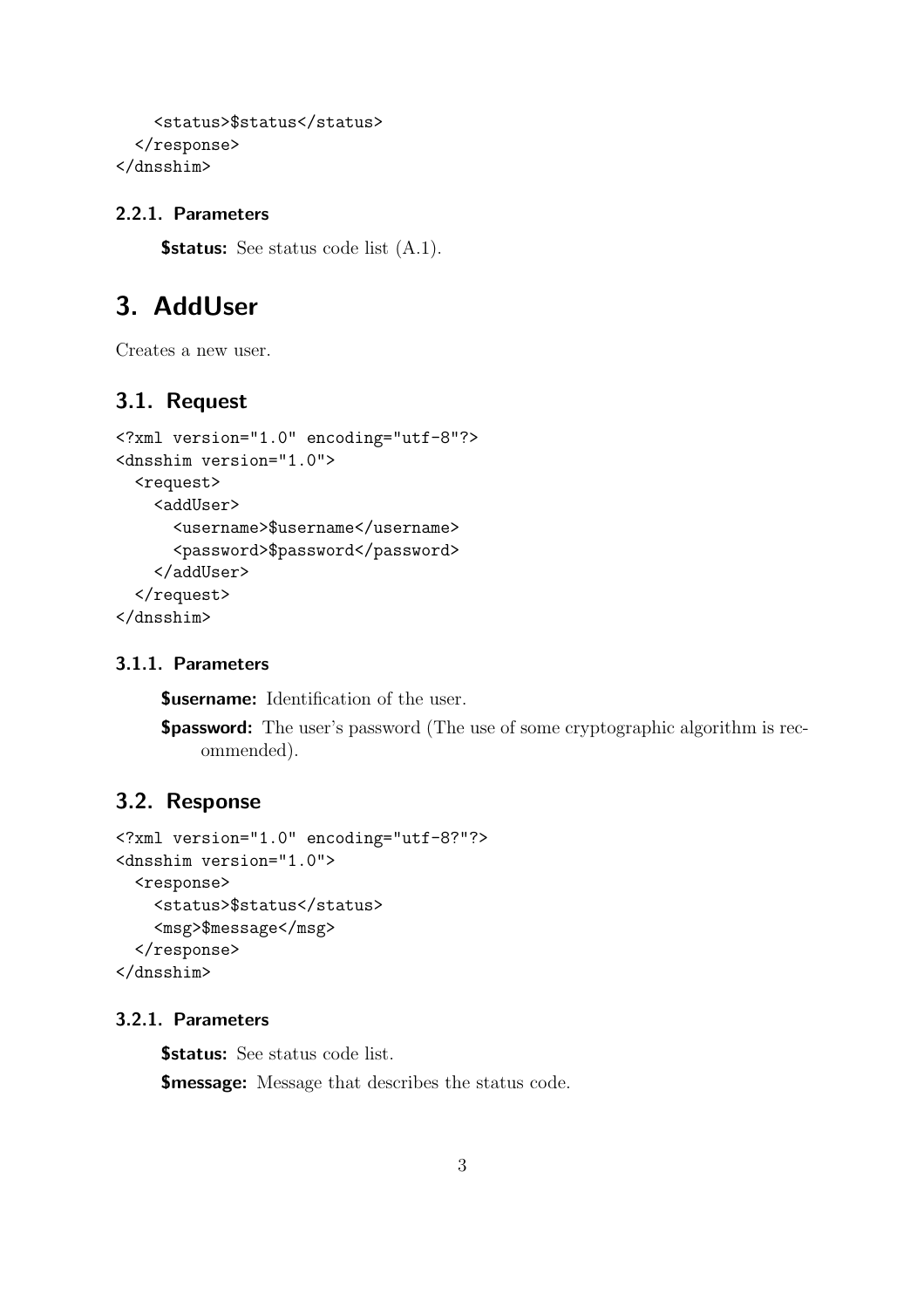## 4. AddZoneUser

### 4.1. Request

```
<?xml version="1.0" encoding="utf-8"?>
<dnsshim version="1.0">
  <request>
    <addZoneUser>
      <sessionId>$sessionId</sessionId>
      <zone>$zone</zone>
      <username>$username</username>
    </addZoneUser>
  </request>
</dnsshim>
```
### 4.1.1. Parameters

**\$sessionId:** Session identification. **\$zone:** Name of the zone. **\$username:** Identification of the user.

## 4.2. Response

```
<?xml version="1.0" encoding="utf-8?"?>
<dnsshim version="1.0">
  <response>
    <status>$status</status>
    <msg>$message</msg>
  </response>
</dnsshim>
```
#### 4.2.1. Parameters

**\$status:** See status code list  $(A.1)$ .

**\$message:** Message that describes the status code.

## 5. AssignSlavegroup

Assigns a slavegroup to and from a zone.

```
<dnsshim version="1.0">
```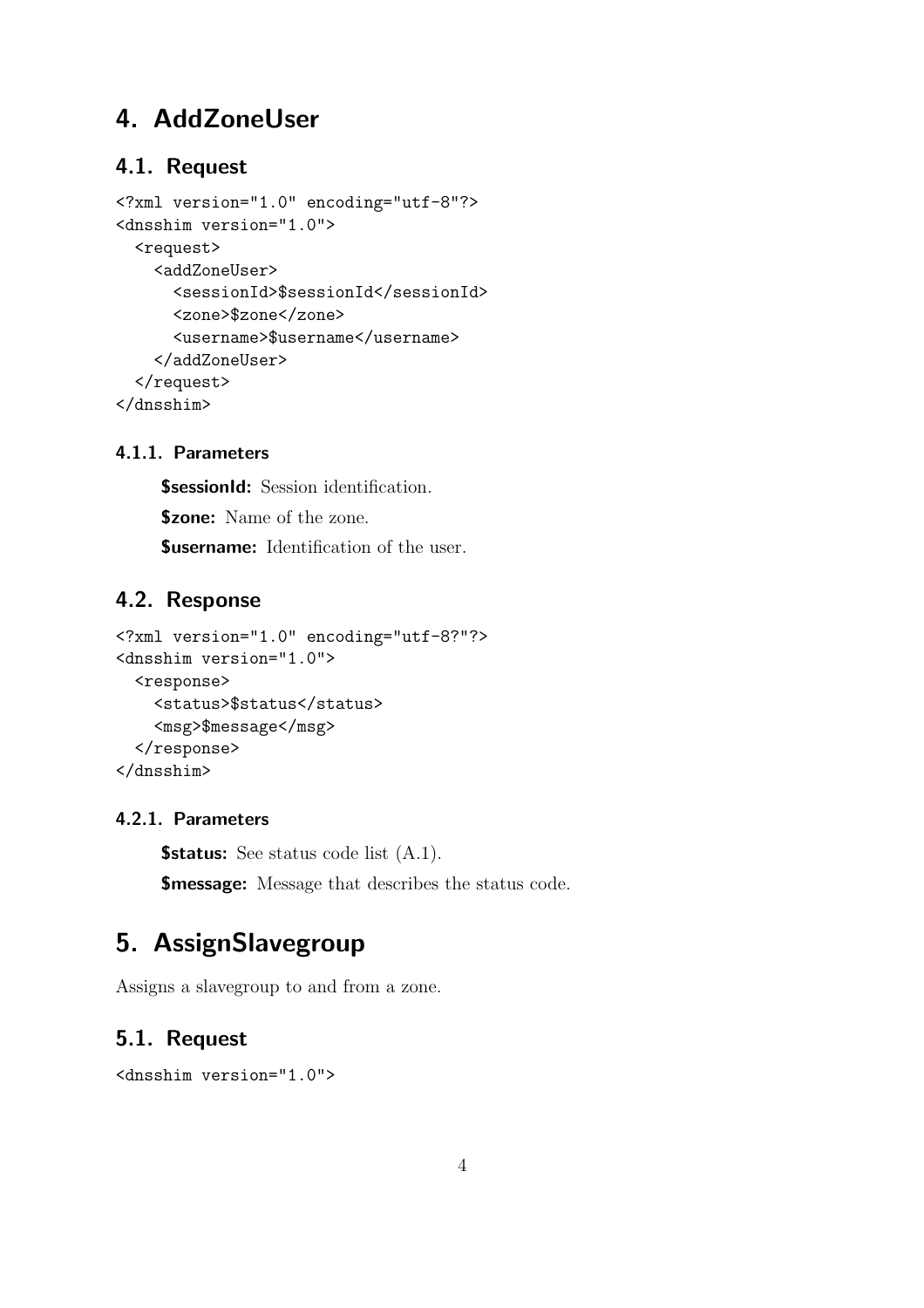```
<request>
    <assignSlaveGroup>
      <sessionId>$sessionId</sessionId>
      <zone>$zone</zone>
      <slaveGroup>$slaveGroup</slaveGroup>
    </assignSlaveGroup>
  </request>
</dnsshim>
```
**\$sessionId:** Session identification. \$zone: Name of the zone. **\$slaveGroup:** Name of the slavegroup.

#### 5.2. Response

```
<?xml version="1.0" encoding="utf-8?"?>
<dnsshim version="1.0">
  <response>
    <status>$status</status>
    <msg>$message</msg>
  </response>
</dnsshim>
```
#### 5.2.1. Parameters

**\$status:** See status code list  $(A.1)$ .

**\$message:** Message that describes the status code.

## 6. ChangePassword

Changes the password for user username.

```
<?xml version="1.0" encoding="utf-8"?>
<dnsshim version="1.0">
  <request>
    <changePassword>
      <sessionId>$sessionId</sessionId>
      <username>$username</username>
      <oldPassword>$oldPassword</oldPassword>
```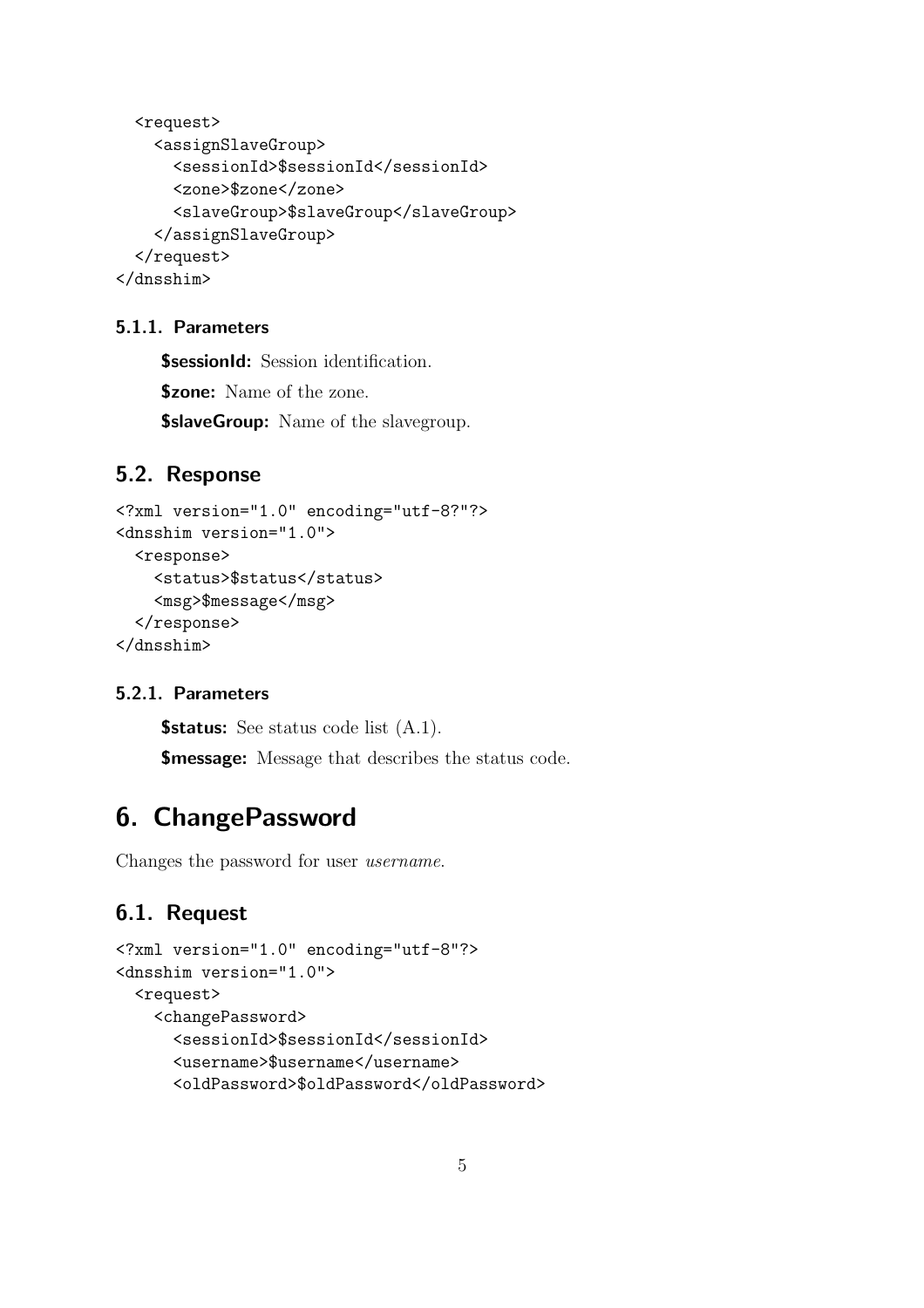```
<newPassword>$newPassword</newPassword>
    </changePassword>
  </request>
</dnsshim>
```
**\$sessionId:** Session identification.

**Susername:** Identification of the user.

- **\$oldPassword:** The user's password (the use of some cryptographic algorithm is recommended)
- **\$newPassword:** The user's password (the use of some cryptographic algorithm is recommended)

## 6.2. Response

```
<?xml version="1.0" encoding="utf-8?"?>
<dnsshim version="1.0">
  <response>
    <status>$status</status>
    <msg>$message</msg>
  </response>
</dnsshim>
```
#### 6.2.1. Parameters

**\$status:** See status code list  $(A.1)$ .

**\$message:** Message that describes the status code.

## 7. ChangeKeyStatus

Changes the status of a specified key.

```
<?xml version="1.0" encoding="utf-8"?>
<dnsshim version="1.0">
  <request>
    <changeKeyStatus>
      <sessionId>$sessionId</sessionId>
      <zone>$zone</zone>
      <key>
```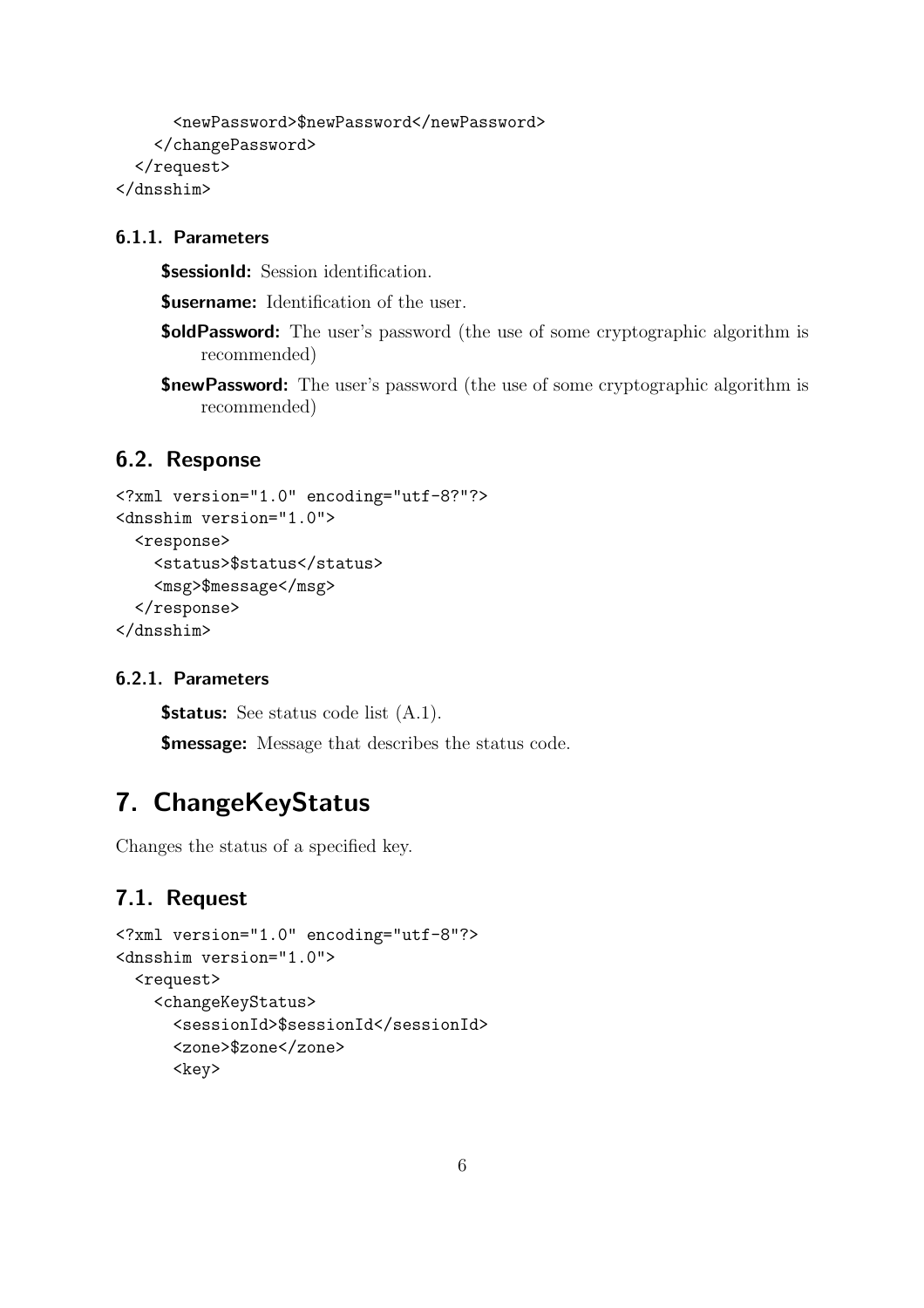```
<keyName>$key</keyName>
        <oldStatus>$oldStatus</oldStatus>
        <newStatus>$newStatus</newStatus>
      \langlekey>
    </changeKeyStatus>
  </request>
</dnsshim>
```
**\$status:** See status code list  $(A.1)$ .

**\$zone:** The zone that owns the key.

**\$keyName:** The name of the key.

- **\$oldStatus:** The current key status. Either NONE, SIGN or PUBLISH. PUBLISH is a published key but is not used to sign the zone. SIGN is a published key and is used to sign the zone. NONE is a key associated to the zone but is not being published nor is used to sign the zone.
- \$newStatus: The new key status. Either NONE, SIGN or PUBLISH. PUBLISH is a published key but is not used to sign the zone. SIGN is a published key and is used to sign the zone. NONE is a key associated to the zone but is not being published nor is used to sign the zone.

#### 7.2. Response

```
<?xml version="1.0" encoding="utf-8?"?>
<dnsshim version="1.0">
  <response>
    <status>$status</status>
    <changeKeyStatus>
      <keytag>$keytag</keytag>
      <digestType>$digestType</digestType>
      <digest>$digest</digest>
    </changeKeyStatus>
  </response>
</dnsshim>
```
#### 7.2.1. Parameters

**\$status:** See status code list  $(A.1)$ . **\$keytag:** The key identificator. **\$type:** The digest algorithm type (SHA1). **\$digest:** The key digest.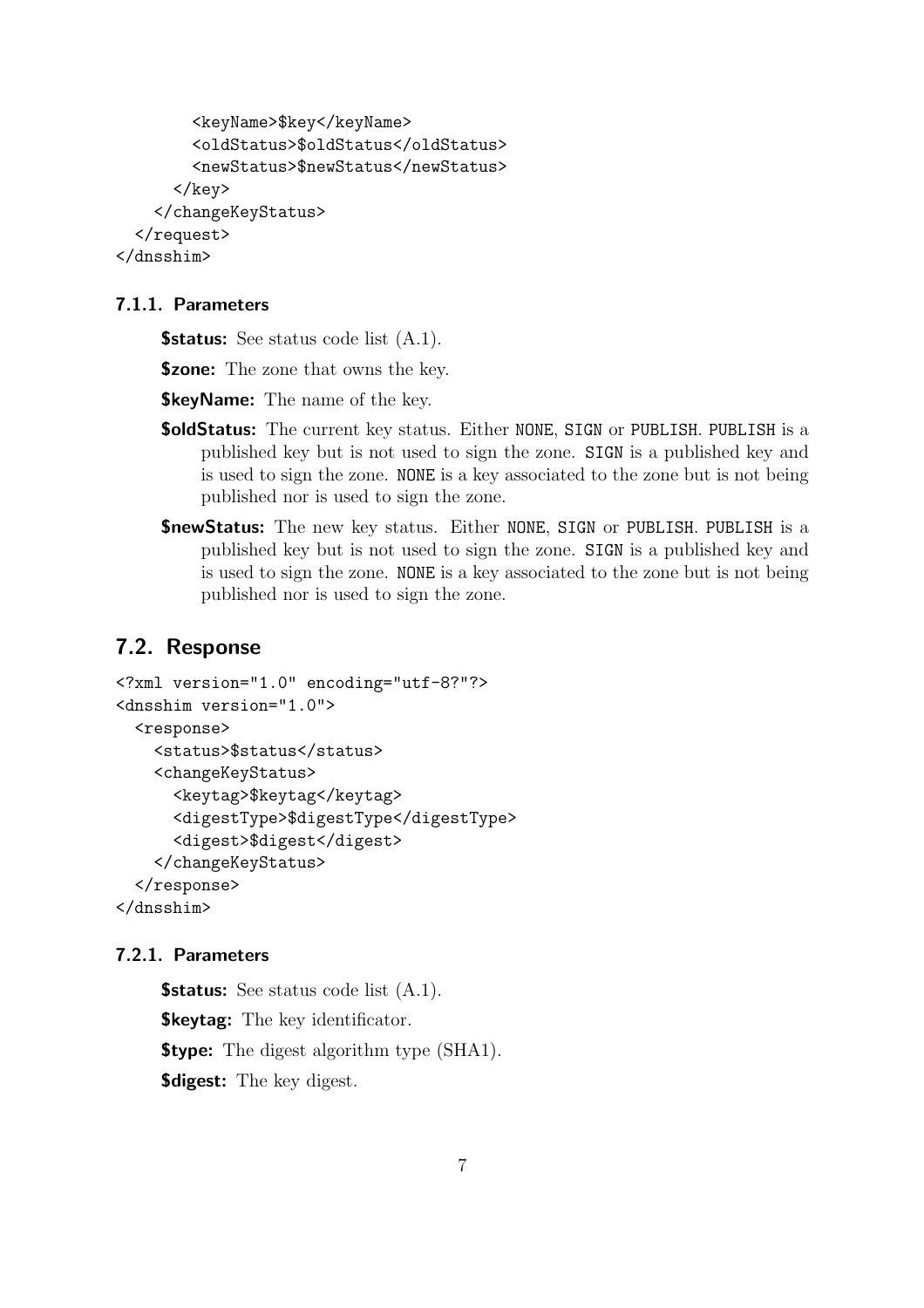# 8. Hello

Simply keeps the session alive, avoiding a timeout.

## 8.1. Request

```
<?xml version="1.0" encoding="utf-8"?>
<dnsshim version="1.0">
  <request>
    <sub>hello</sub></sub>
      <sessionId>$sessionId</sessionId>
    </hello>
  </request>
</dnsshim>
```
### 8.1.1. Parameters

**\$sessionId:** Session identification.

## 8.2. Response

```
<?xml version="1.0" encoding="utf-8?"?>
<dnsshim version="1.0">
  <response>
    <status>$status</status>
  </response>
</dnsshim>
```
### 8.2.1. Parameters

**\$status:** See status code list  $(A.1)$ .

# 9. ImportKey

Imports an existing RSA key into a zone.

```
<?xml version="1.0" encoding="utf-8"?>
<dnsshim version="1.0">
  <request>
    <importKey>
      <sessionId>$sessionId</sessionId>
      <zone>$zone</zone>
```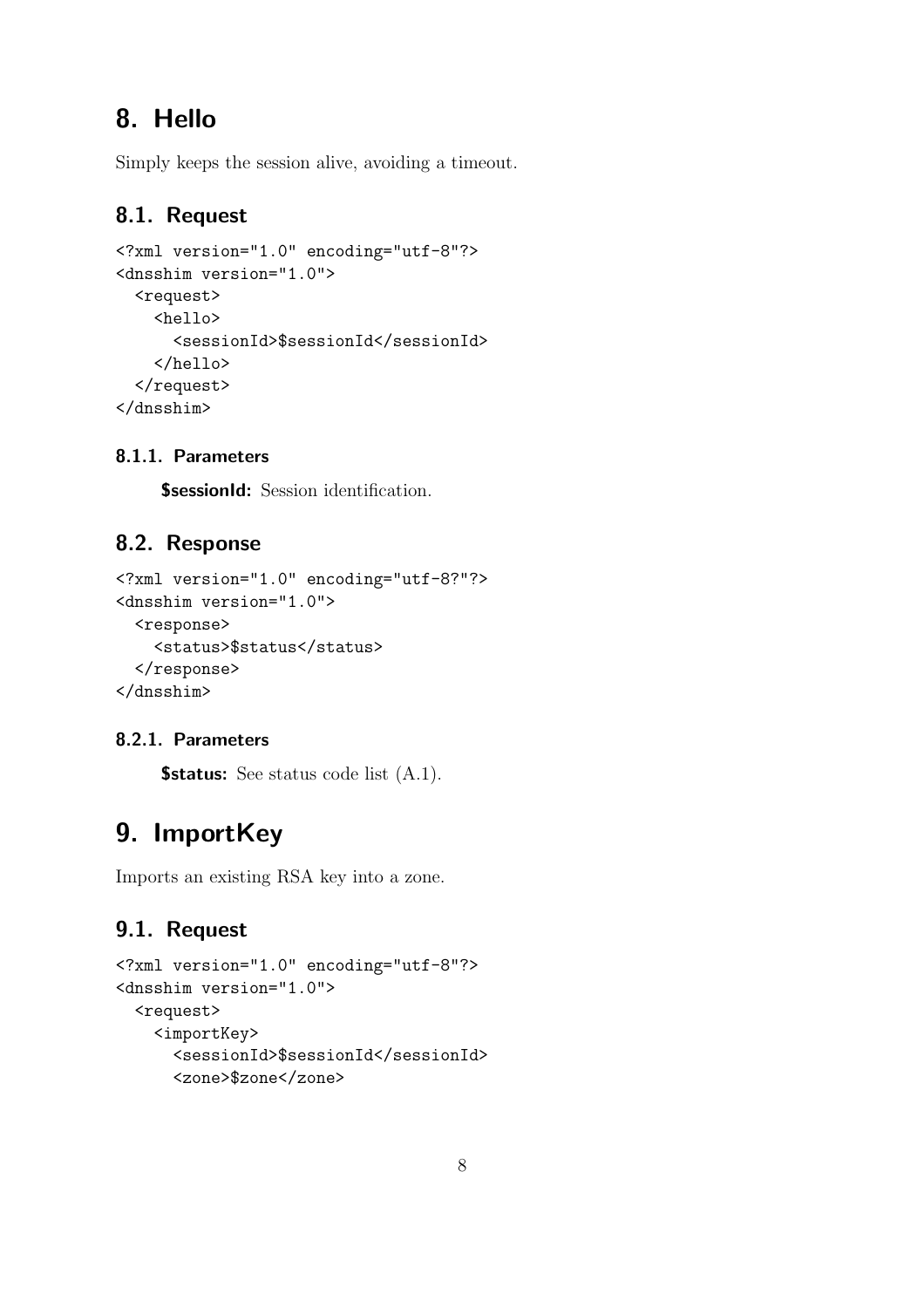```
<algorithm>$algorithm</algorithm>
      <flags>$flags</flags>
      <type>$keyType</type>
      <status>$keyStatus</status>
      <modulus>$modulus</modulus>
      <publicExponent>$publicExponent</publicExponent>
      <privateExponent>$privateExponent</privateExponent>
      <prime1>$prime1</prime1>
      <prime2>$prime2</prime2>
      <exponent1>$exponent1</exponent1>
      <exponent2>$exponent2</exponent2>
      <coefficient>$coefficient</coefficient>
    </importKey>
  </request>
</dnsshim>
```
**\$sessionId:** Session identification.

**\$zone:** Name of the zone

**\$algorithm:** The key's algorithm. Either 5 (RSA) or 3 (DSA). By now DNSSHIM only supports RSA keys.

**\$flags:** The flags field of the new key (Either 256 or 257).

**\$keyType:** Zone Sign Key (ZSK) or Key Sign Key (KSK).

\$keyStatus: Status of the new key (Either SIGN, PUBLISH or NONE).

\$modulus: Modulus of the RSA key.

**\$publicExponent:** Public Exponent of the RSA key.

**\$privateExponent:** Private Exponent of the RSA key.

**\$prime1:** Prime1 of the RSA key.

\$prime2: Prime2 of the RSA key.

**\$exponent1:** Exponent1 of the RSA key.

**\$exponent2:** Exponent2 of the RSA key.

**\$coefficient:** Coefficient of the RSA key.

```
<?xml version="1.0" encoding="utf-8?"?>
<dnsshim version="1.0">
  <response>
    <status>$status</status>
```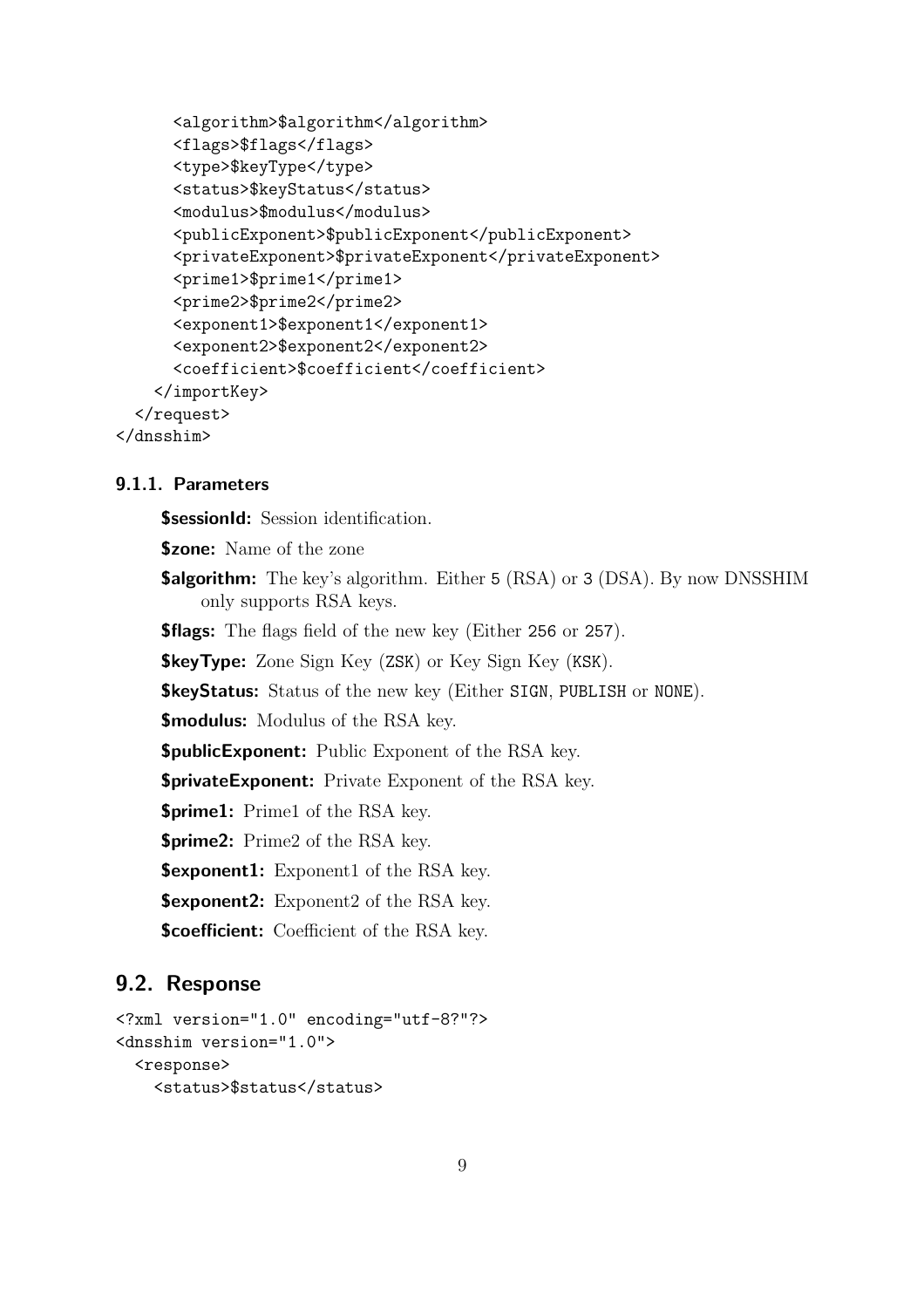```
</response>
</dnsshim>
```
**\$status:** See status code list  $(A.1)$ .

## 10. ImportZone

Imports a zone from an authoritative server using AXFR.

## 10.1. Request

```
<?xml version="1.0" encoding="utf-8"?>
<dnsshim version="1.0">
  <request>
    <importZone>
      <sessionId>$sessionId</sessionId>
      <zone>$zone</zone>
      <server>$server</server>
      <port>$port</port>
    </importZone>
  </request>
</dnsshim>
```
#### 10.1.1. Parameters

**\$sessionId:** Session identification. **\$zone:** Name of the zone to import. **\$server:** IP of the authoritative server to import from. **\$port:** Port number on the authoritative server.

```
<?xml version="1.0" encoding="utf-8?"?>
<dnsshim version="1.0">
  <response>
    <status>$status</status>
  </response>
</dnsshim>
```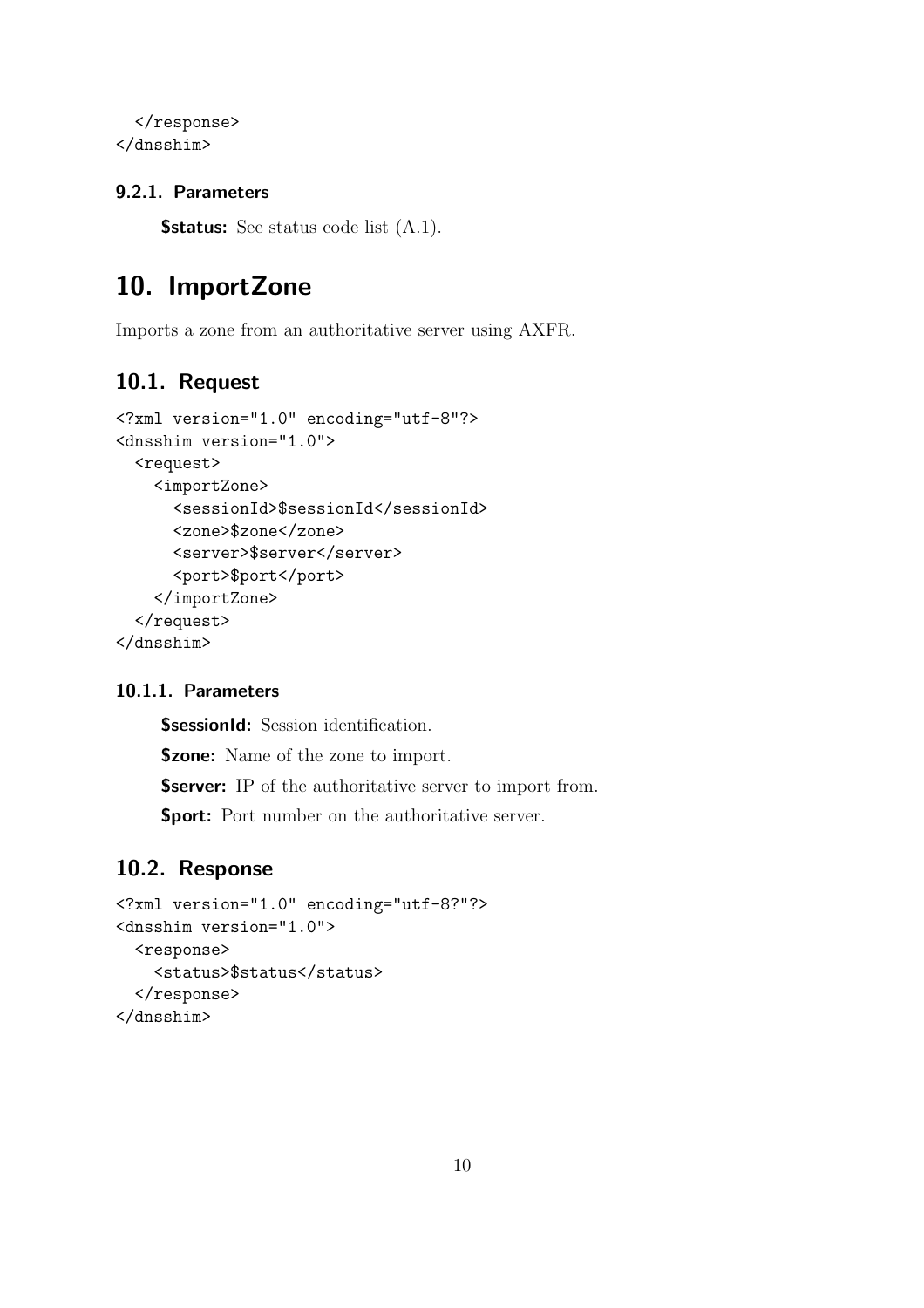**\$status:** See status code list  $(A.1)$ .

## 11. ListKeys

List all the keys associated to a zone.

### 11.1. Request

```
<?xml version="1.0" encoding="utf-8"?>
<dnsshim version="1.0">
  <request>
    <listKeys>
      <sessionId>$sessionId</sessionId>
      <zone>$zone</zone>
    </listKeys>
  </request>
</dnsshim>
```
#### 11.1.1. Parameters

**\$sessionId:** Session identification.

**\$zone:** Name of the zone to be created.

```
<?xml version="1.0" encoding="utf-8?"?>
<dnsshim version="1.0">
  <response>
    <status>$status</status>
    <listKeys>
      <zone>$zonename</zone>
      <keys>
        <sign>
          <key>$keyName</key>
        </sign>
      </keys>
    </listKeys>
  </response>
</dnsshim>
```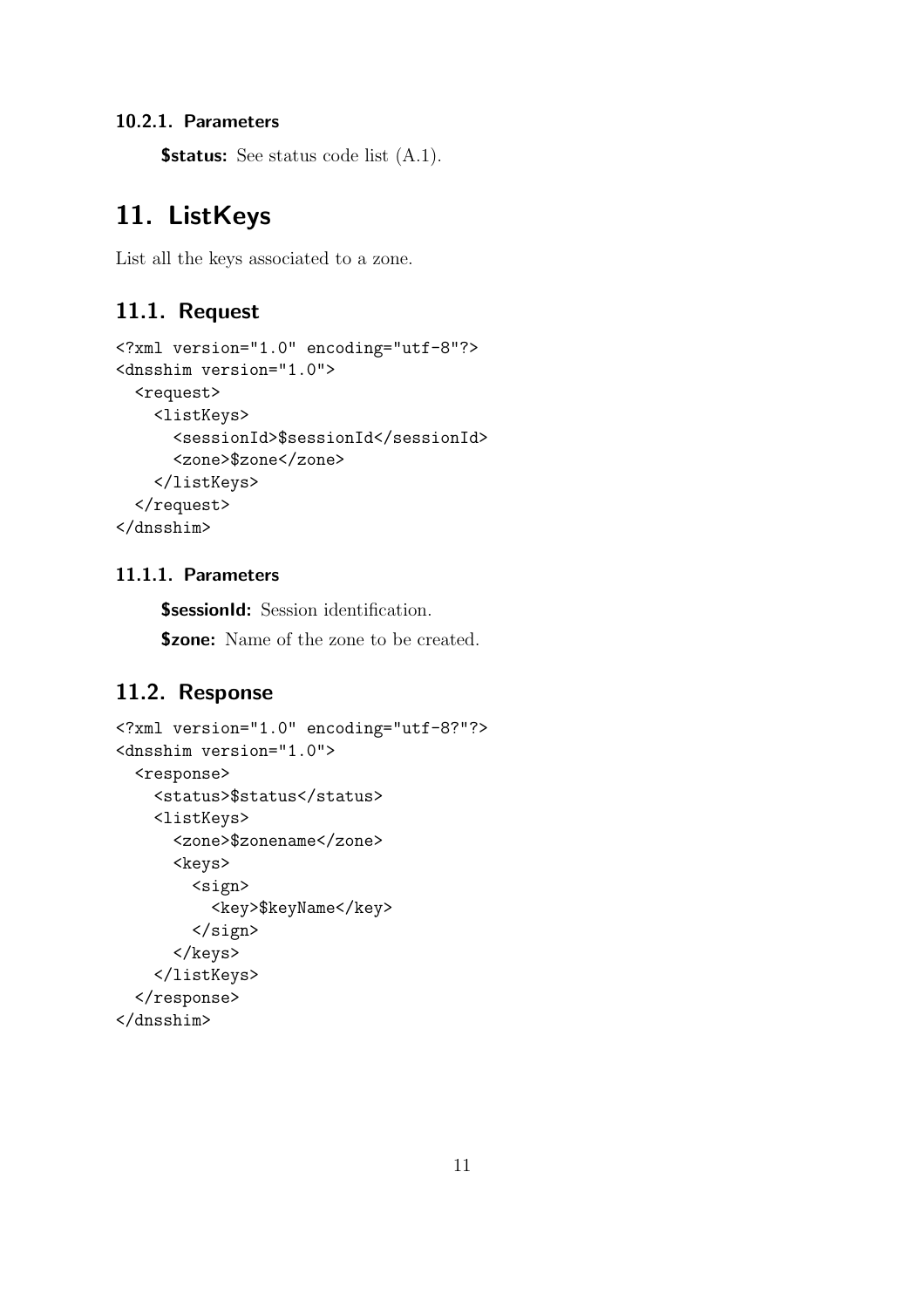**\$status:** See status code list  $(A.1)$ .

**\$zonename:** Name of the new zone.

**\$keyname:** Name of the key used to sign the new zone.

## 12. ListSlaveGroup

List all the slavegroups.

## 12.1. Request

```
<?xml version="1.0" encoding="utf-8"?>
<dnsshim version="1.0">
  <request>
    <listSlaveGroup>
      <sessionId>$sessionId</sessionId>
    </listSlaveGroup>
  </request>
</dnsshim>
```
#### 12.1.1. Parameters

**\$sessionId:** Session identification.

## 12.2. Response

```
<?xml version="1.0" encoding="utf-8?"?>
<dnsshim version="1.0">
  <response>
    <status>$status</status>
    <listSlaveGroup>
      <slaveGroup>$slaveGroup</slaveGroup>
    </listSlaveGroup>
  </response>
</dnsshim>
```
#### 12.2.1. Parameters

**\$status:** See status code list  $(A.1)$ .

**\$slaveGroup:** Name of the slavegroup.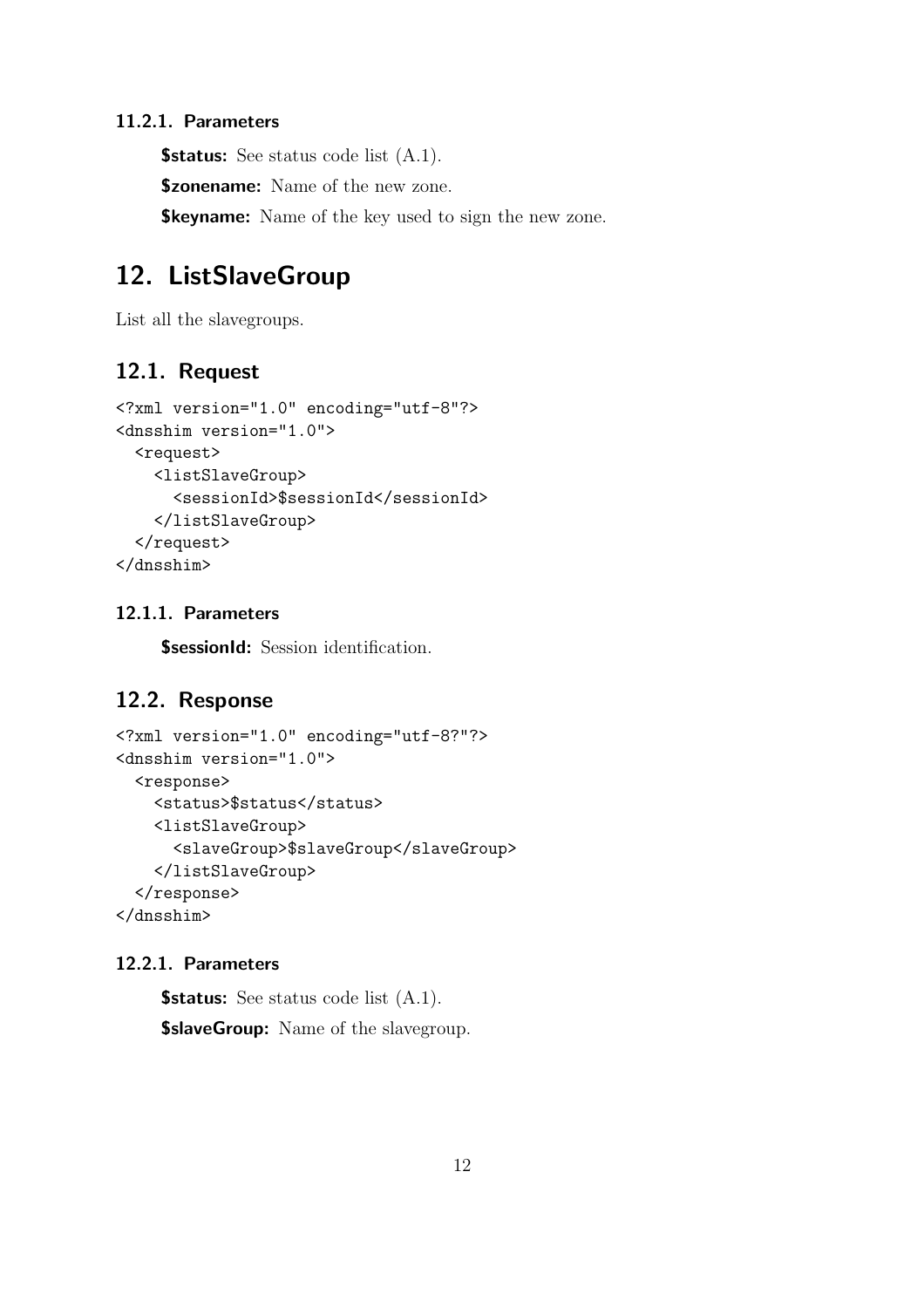## 13. ListSlaves

List all the slave nameservers assigned to a zone.

## 13.1. Request

```
<?xml version="1.0" encoding="utf-8"?>
<dnsshim version="1.0">
  <request>
    <listSlaves>
      <sessionId>$sessionId</sessionId>
      <zone>$zone</zone>
    </listSlaves>
  </request>
</dnsshim>
```
#### 13.1.1. Parameters

**\$sessionId:** Session identification.

**\$zone:** Name of the zone to be created.

```
<?xml version="1.0" encoding="utf-8?"?>
<dnsshim version="1.0">
  <response>
    <status>$status</status>
    <listSlaves>
      <zone>$zonename</zone>
      <slaveGroups>
        <slaveGroup>
          <name>$groupName</name>
          <slaves>
            <slave>
              <address>$slaveAddress</address>
              <port>$slavePort</port>
            </slave>
          </slaves>
        </slaveGroup>
      </slaveGroups>
    </listSlaves>
  </response>
</dnsshim>
```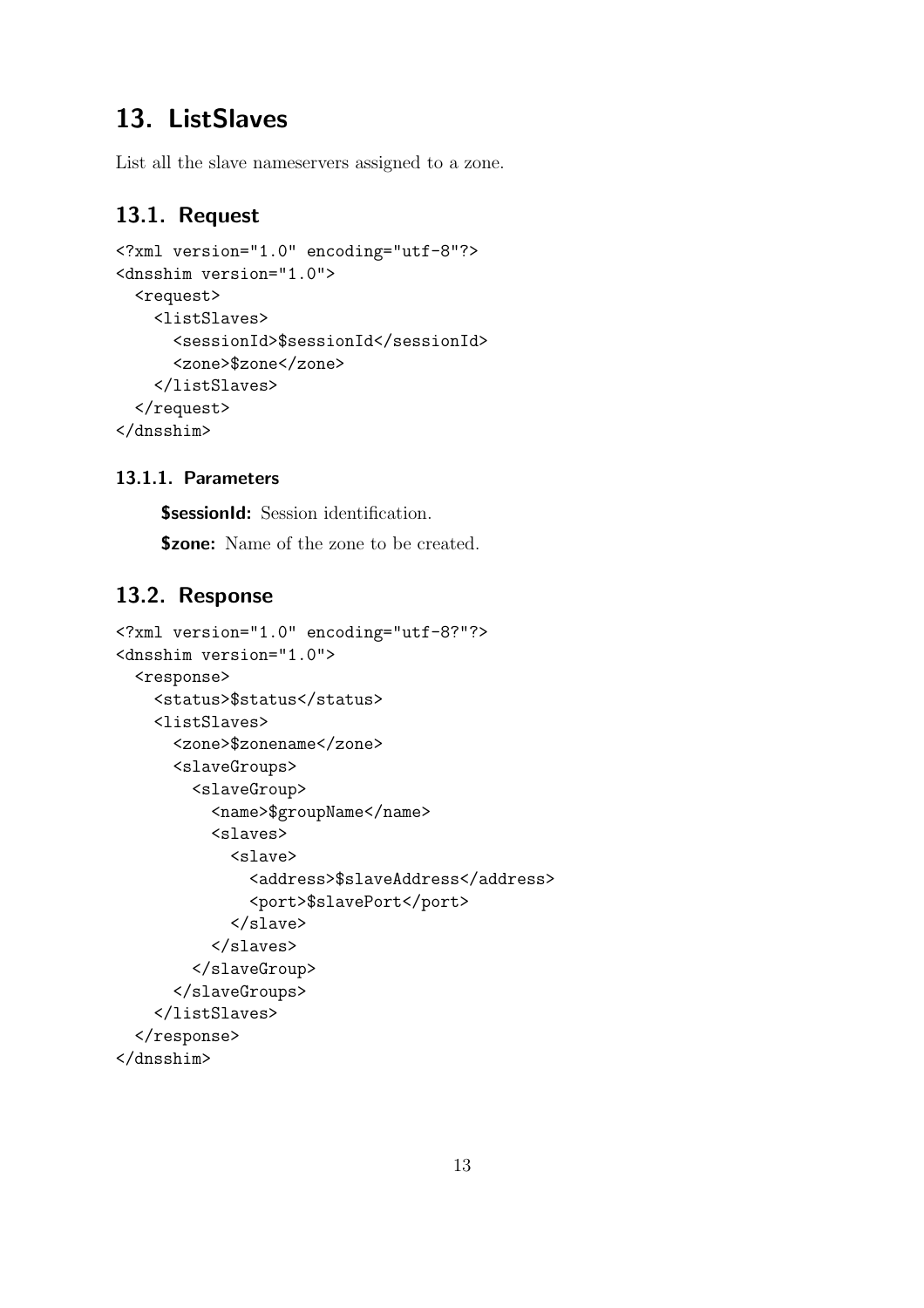**\$status:** See status code list  $(A.1)$ . **\$zonename:** Name of the zone. **\$groupName:** Name of the slave group. \$slaveAddress: The slave IP address. **\$slavePort:** The slave port.

# 14. ListTsigKeys

List all TSIG keys associated a server.

### 14.1. Request

```
<?xml version="1.0" encoding="utf-8"?>
<dnsshim version="1.0">
  <request>
    <listTsigKeys>
      <sessionId>$sessionId</sessionId>
      <host>$host</host>
    </listTsigKeys>
  </request>
</dnsshim>
```
#### 14.1.1. Parameters

**\$sessionId:** Session identification. \$host: Host IP address.

```
<?xml version="1.0" encoding="utf-8?"?>
<dnsshim version="1.0">
  <response>
    <status>$status</status>
    <listTsigKeys>
      <host>$host</host>
      <keys>
        <key>
          <name>$keyName</name>
          <secret>$secret/secret>
        \langlekey>
```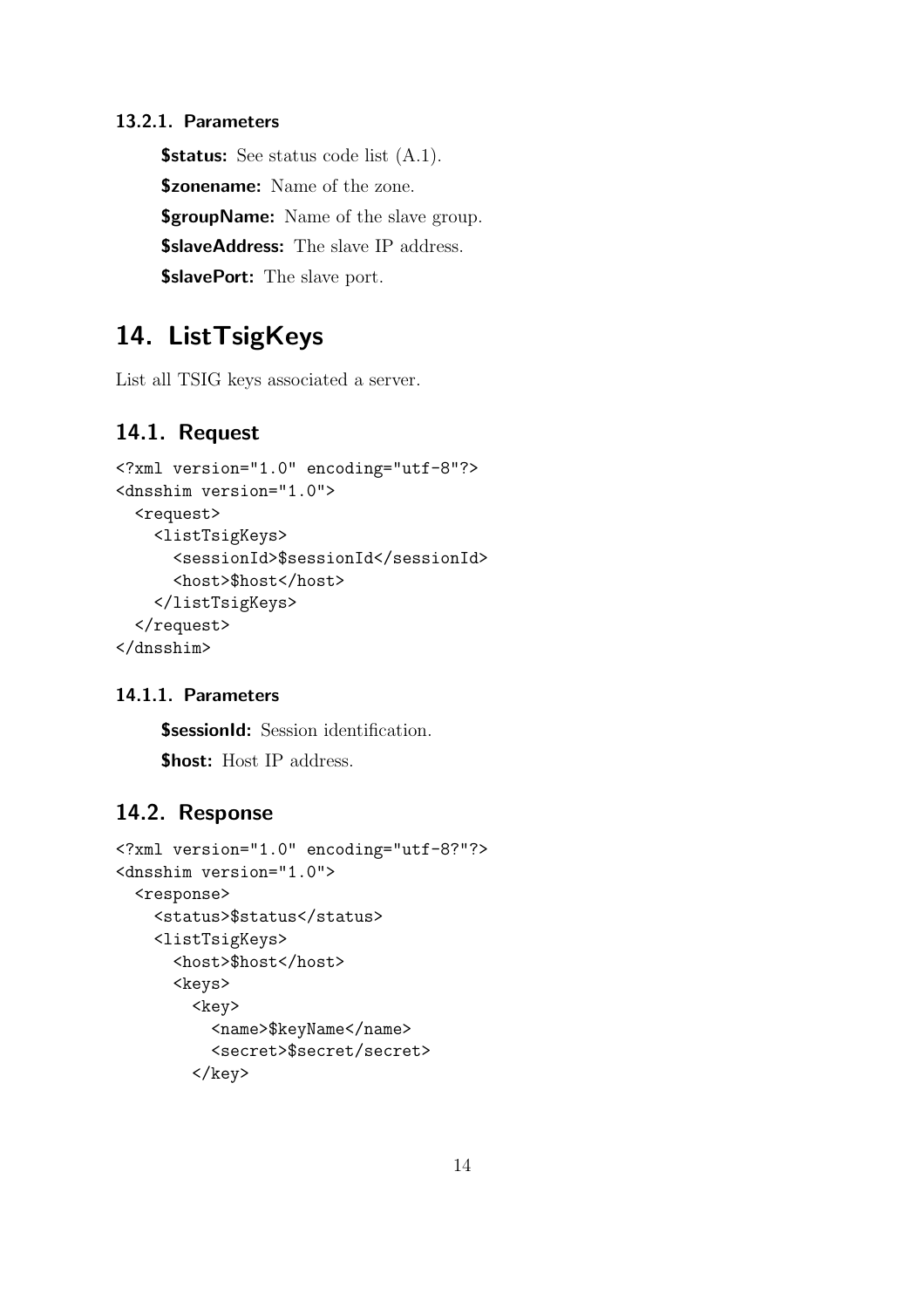```
</keys>
    </listTsigKeys>
  </response>
</dnsshim>
```
**\$status:** See status code list  $(A.1)$ . \$host: Host IP address. **\$keyName:** Name of the TSIG key. **\$secret:** The TSIG secret.

## 15. ListZonesBySlaveGroup

List all the zones which have a specific slavegroup assigned to it.

### 15.1. Request

```
<?xml version="1.0" encoding="utf-8"?>
<dnsshim version="1.0">
  <request>
    <listZonesBySlaveGroup>
      <sessionId>$sessionId</sessionId>
      <slaveGroup>$slaveGroup</slaveGroup>
    </listZonesBySlaveGroup>
  </request>
</dnsshim>
```
#### 15.1.1. Parameters

**\$sessionId:** Session identification.

**\$slaveGroup:** Name of the slavegroup.

```
<?xml version="1.0" encoding="utf-8?"?>
<dnsshim version="1.0">
  <response>
    <status>$status</status>
    <listZones>
      <slaveGroup>$groupName</slaveGroup>
      <zone>$zonename</zone>
```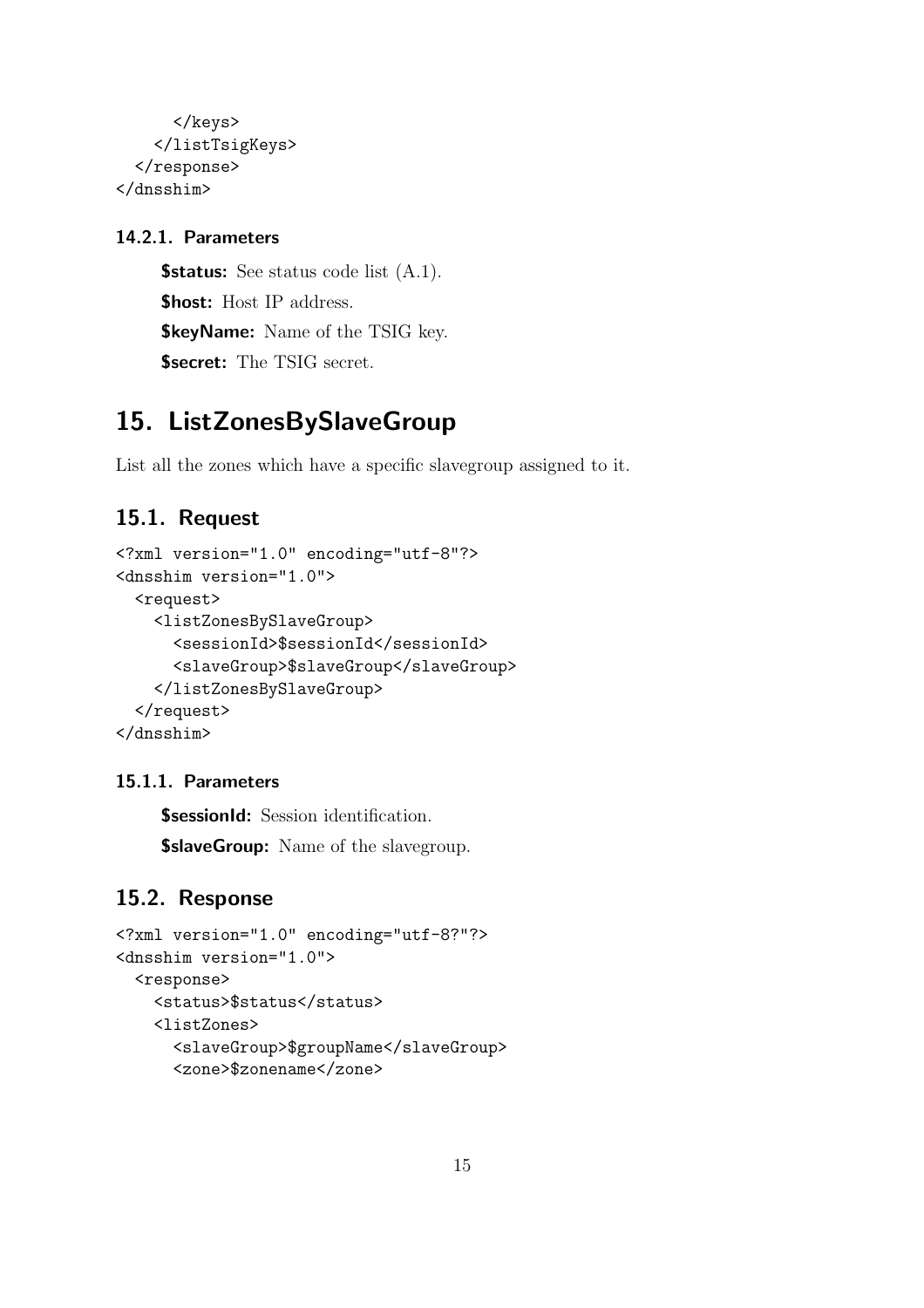```
</listZones>
  </response>
</dnsshim>
```
**\$status:** See status code list  $(A.1)$ . **\$groupName:** Name of the slave group. **\$zonename:** Name of the zone.

## 16. ListZones

Lists all the zones managed by the current user.

## 16.1. Request

```
<?xml version="1.0" encoding="utf-8"?>
<dnsshim version="1.0">
  <request>
    <listZones>
      <sessionId>$sessionId</sessionId>
    </listZones>
  </request>
</dnsshim>
```
#### 16.1.1. Parameters

**\$sessionId:** Session identification.

```
<?xml version="1.0" encoding="utf-8?"?>
<dnsshim version="1.0">
  <response>
    <status>$status</status>
    <listZones>
      <zone>$zonename</zone>
    </listZones>
  </response>
</dnsshim>
```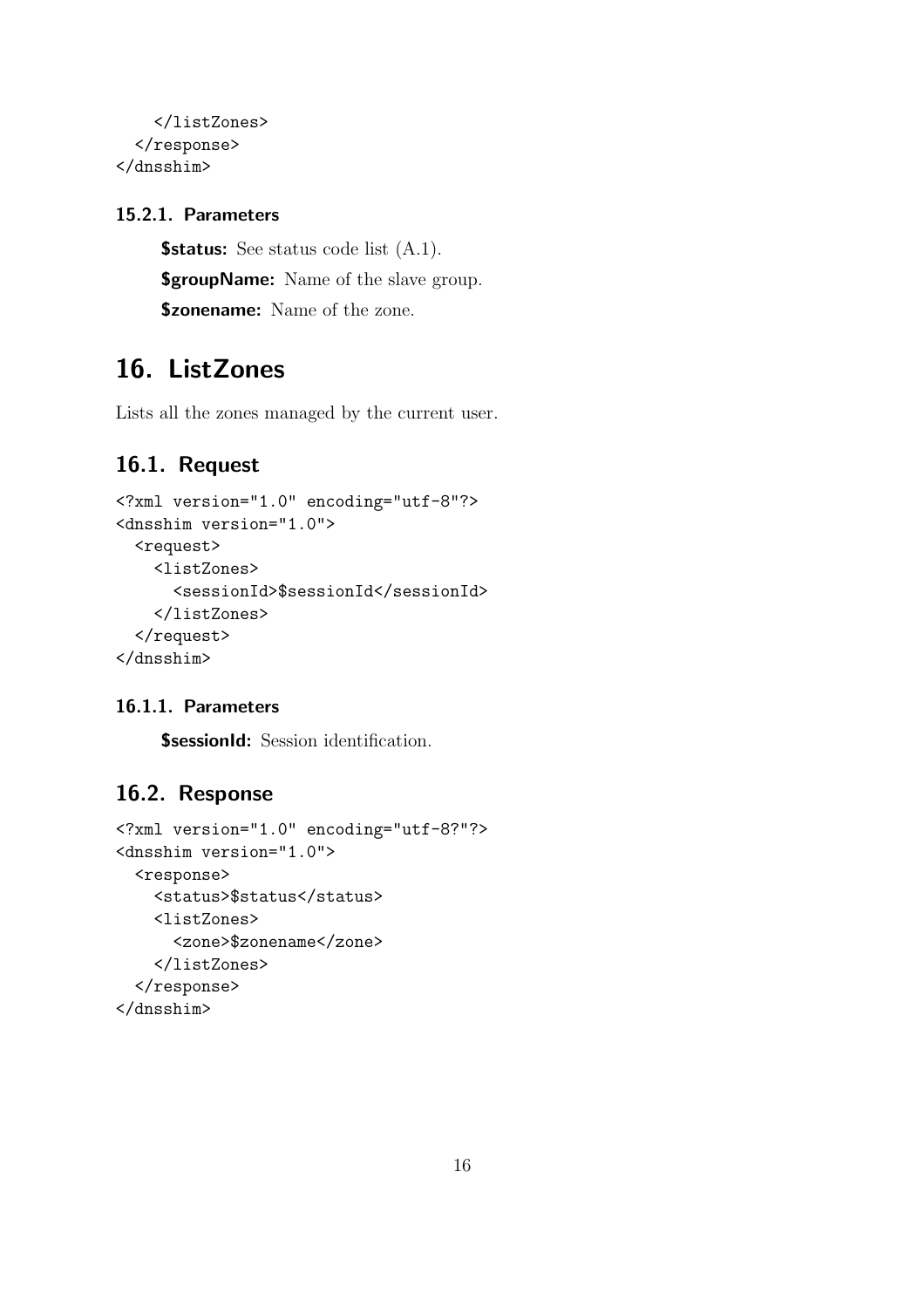**\$status:** See status code list  $(A.1)$ .

**\$zonename:** Name of the zone.

## 17. Login

Logs into the server using username and password.

### 17.1. Request

```
<?xml version="1.0" encoding="utf-8"?>
<dnsshim version="1.0">
  <request>
    <login>
      <username>$username</username>
      <password>$password</password>
    </login>
  </request>
</dnsshim>
```
#### 17.1.1. Parameters

**\$username:** Identification of the user.

**\$password:** The user's password (the use of some cryptographic algorithm is recommended).

## 17.2. Response

```
<?xml version="1.0" encoding="utf-8?"?>
<dnsshim version="1.0">
  <response>
    <status>$status</status>
    <login>
      <sessionId>$sessionId</sessionId>
    </login>
  </response>
</dnsshim>
```
#### 17.2.1. Parameters

**\$status:** See status code list  $(A.1)$ .

**\$sessionId:** Session identification.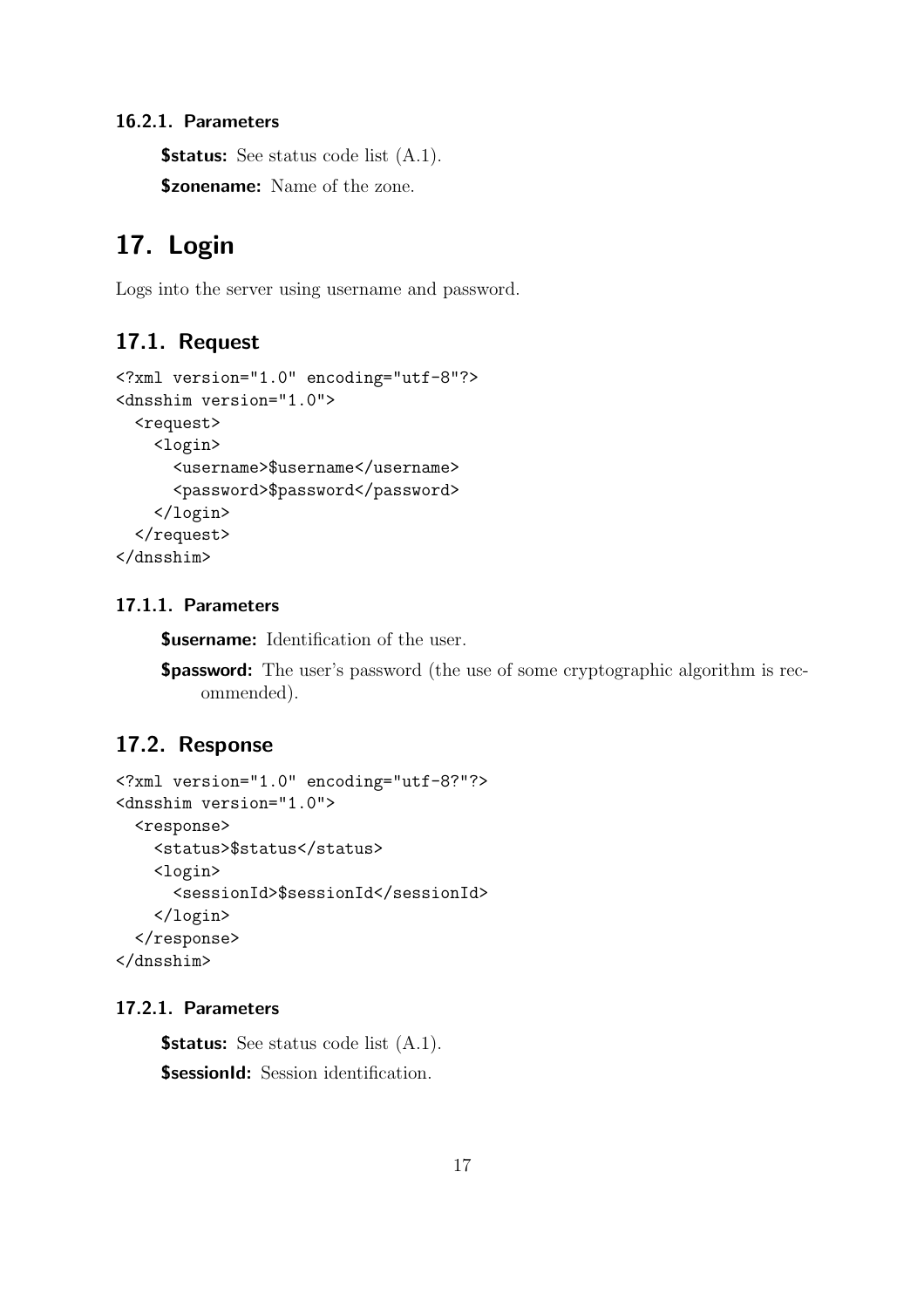# 18. Logout

Finishes the current session.

## 18.1. Request

```
<?xml version="1.0" encoding="utf-8"?>
<dnsshim version="1.0">
  <request>
    <logout>
      <sessionId>$sessionId</sessionId>
    </logout>
  </request>
</dnsshim>
```
### 18.1.1. Parameters

**\$sessionId:** Session identification.

## 18.2. Response

```
<?xml version="1.0" encoding="utf-8?"?>
<dnsshim version="1.0">
  <response>
    <status>$status</status>
  </response>
</dnsshim>
```
### 18.2.1. Parameters

**\$status:** See status code list  $(A.1)$ .

# 19. NewKey

Generates a new key for a specified zone.

```
<?xml version="1.0" encoding="utf-8"?>
<dnsshim version="1.0">
  <request>
    <newKey>
      <sessionId>$sessionId</sessionId>
      <zone>$zone</zone>
```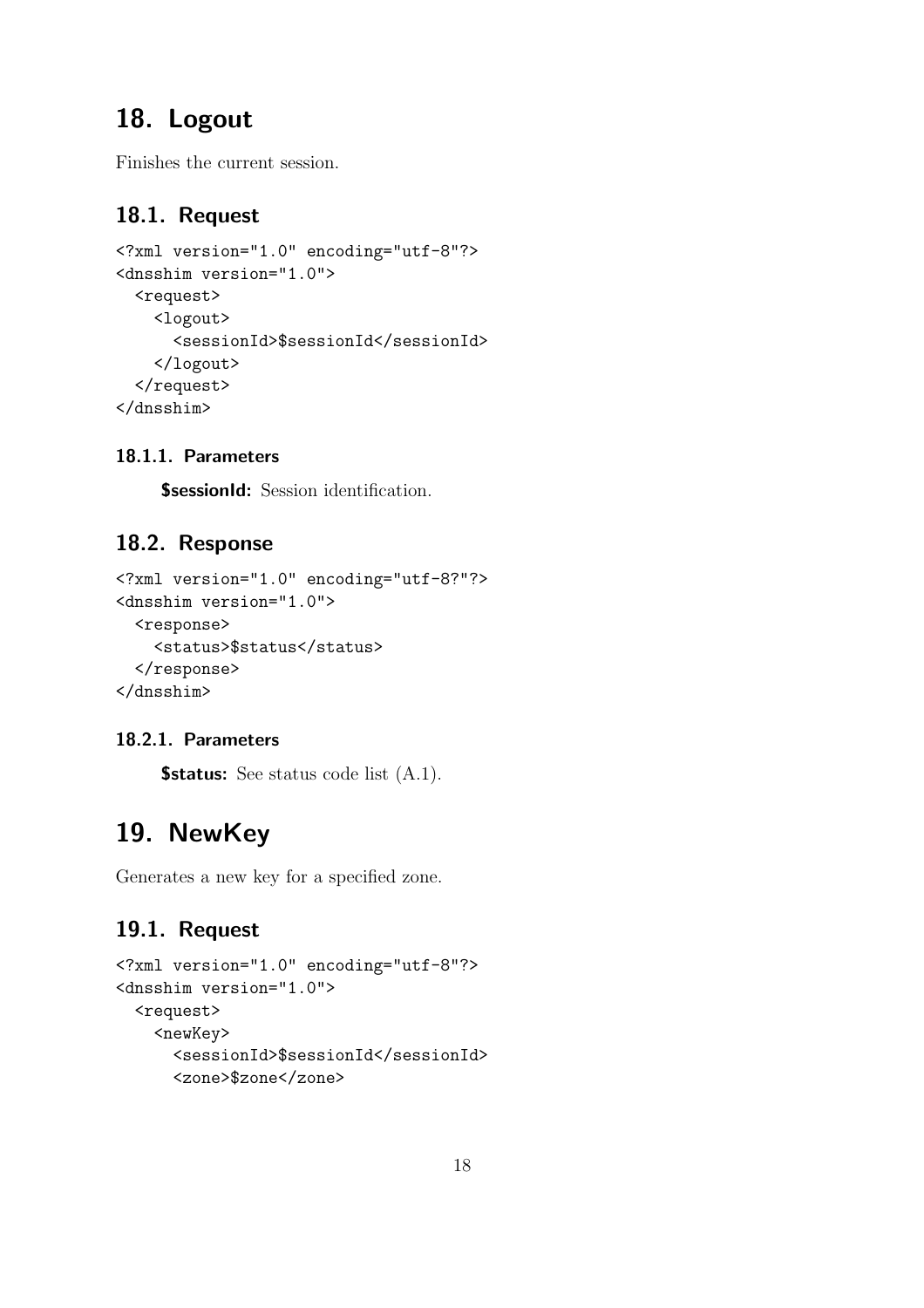```
<size>$keySize</size>
      <type>$keyType</type>
      <flags>$flags</flags>
      <status>$keyStatus</status>
      <algorithm>$algorithm</algorithm>
      <protocol>$protocol</protocol>
    </newKey>
  </request>
</dnsshim>
```
**\$sessionId:** Session identification.

**\$zone:** Name of the zone.

**\$keySize:** Size of the new key (suggestion is 1024).

**\$keyType:** Zone Sign Key (ZSK) or Key Sign Key (KSK).

**\$flags:** The flags field of the new key (Either 256 or 257).

\$keyStatus: Status of the new key (Either SIGN, PUBLISH or NONE).

**\$algorithm:** The key's algorithm. Either 5 (RSA) or 3 (DSA). By now DNSSHIM only supports RSA keys.

\$protocol: Dnskey protocol according RFC 3755. By now must be 3.

**\$expirationPeriod:** Validity of the zone's signatures.

#### 19.2. Response

```
<?xml version="1.0" encoding="utf-8?"?>
<dnsshim version="1.0">
  <response>
    <status>$status</status>
    <newKey>
      <zone>$zonename</zone>
      <name>$keyName</name>
      <keytag>$keytag</keytag>
      <digestType>$type</digestType>
      <digest>$digest</digest>
    </newKey>
  </response>
</dnsshim>
```
#### 19.2.1. Parameters

**\$status:** See status code list  $(A.1)$ .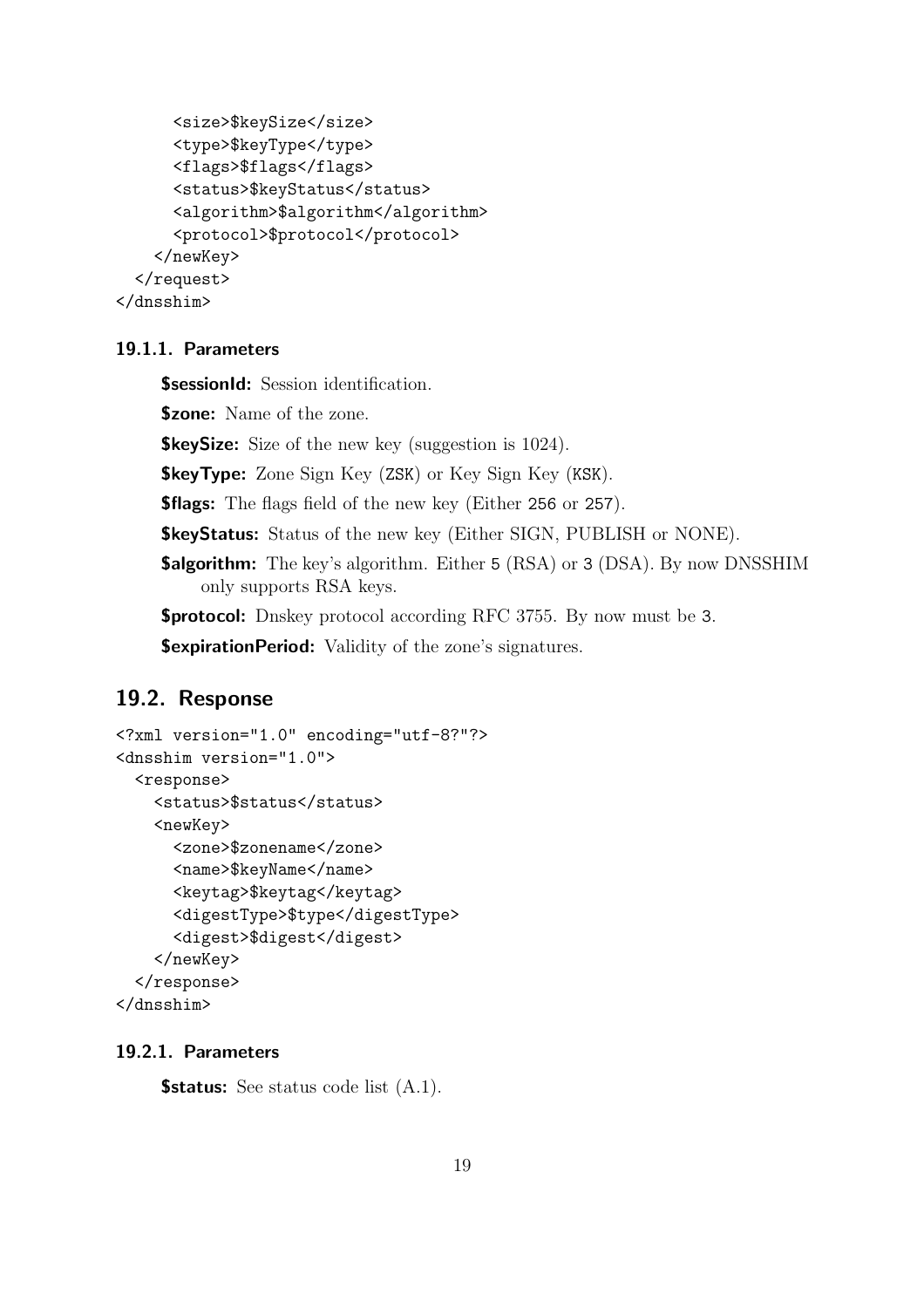**\$zonename:** The name of the zone. **\$keytag:** The key identificator. **\$type:** The digest algorithm type (SHA1). **\$digest:** The key digest.

## 20. NewSlaveGroup

Creates a group of slave nameservers, aka slavegroup.

### 20.1. Request

```
<dnsshim version="1.0">
  <request>
    <newSlaveGroup>
      <sessionId>$sessionId</sessionId>
      <slaveGroup>$slaveGroup</slaveGroup>
    </newSlaveGroup>
  </request>
</dnsshim>
```
#### 20.1.1. Parameters

**\$sessionId:** Session identification. **\$slaveGroup:** Name of the slavegroup.

#### 20.2. Response

```
<?xml version="1.0" encoding="utf-8?"?>
<dnsshim version="1.0">
  <response>
    <status>$status</status>
  </response>
</dnsshim>
```
#### 20.2.1. Parameters

**\$status:** See status code list  $(A.1)$ .

## 21. NewTsigKey

Creates a TSIG key.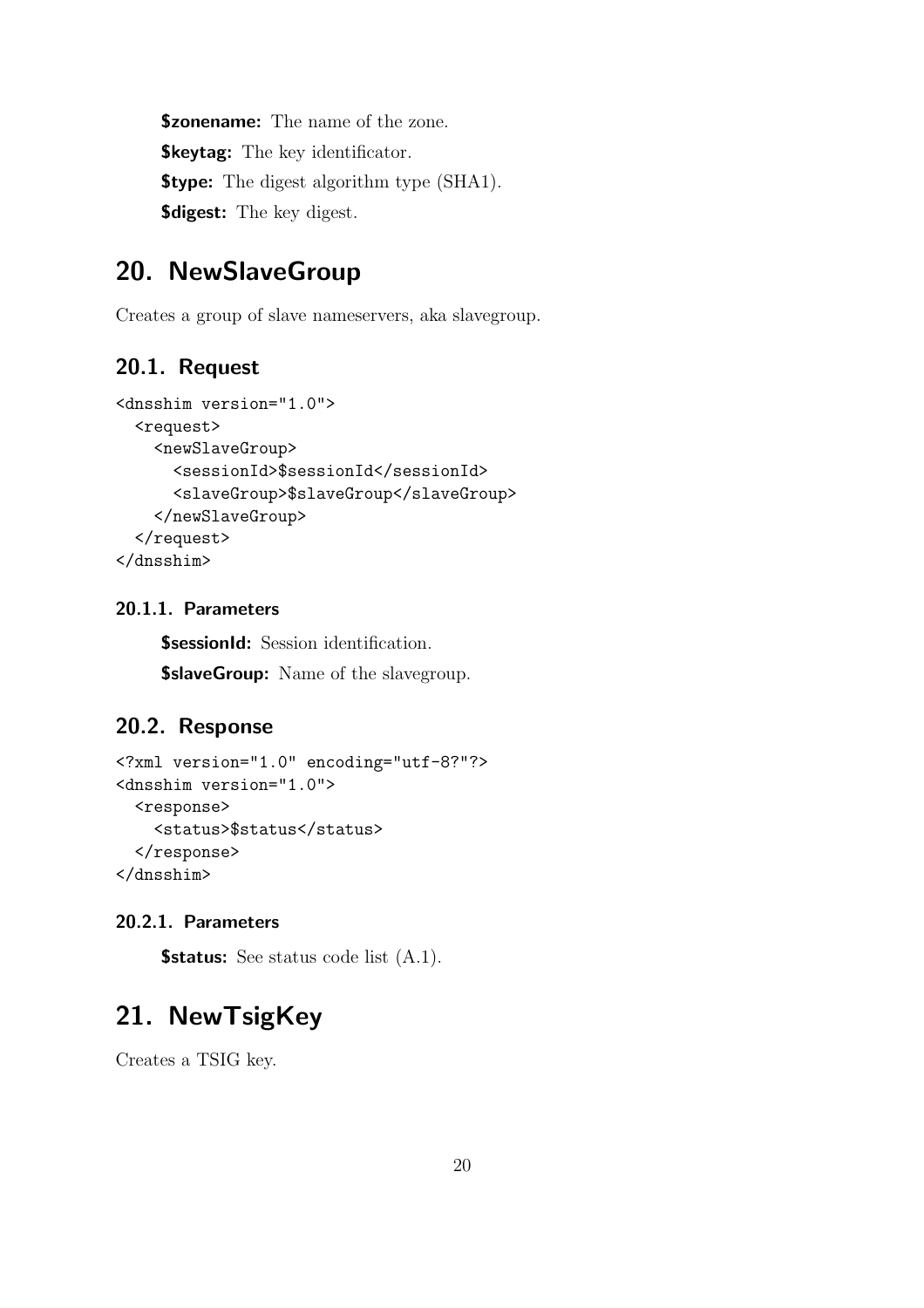### 21.1. Request

```
<?xml version="1.0" encoding="utf-8"?>
<dnsshim version="1.0">
  <request>
    <newTsigKey>
      <sessionId>$sessionId</sessionId>
      <host>$host</host>
      <keyName>$keyName</keyName>
    </newTsigKey>
  </request>
</dnsshim>
```
#### 21.1.1. Parameters

**\$sessionId:** Session identification. \$host: Host IP address. **\$keyName:** Name of the new TSIG key.

### 21.2. Response

```
<?xml version="1.0" encoding="utf-8?"?>
<dnsshim version="1.0">
  <response>
    <status>$status</status>
    <newTsigKey>
      <host>$host</host>
      <keyName>$keyName</keyName>
      <secret>$secret</secret>
    </newTsigKey>
  </response>
</dnsshim>
```
#### 21.2.1. Parameters

**\$status:** See status code list  $(A.1)$ . \$host: Host IP address. **\$keyname:** The TSIG key name. **\$keyname:** The TSIG secret.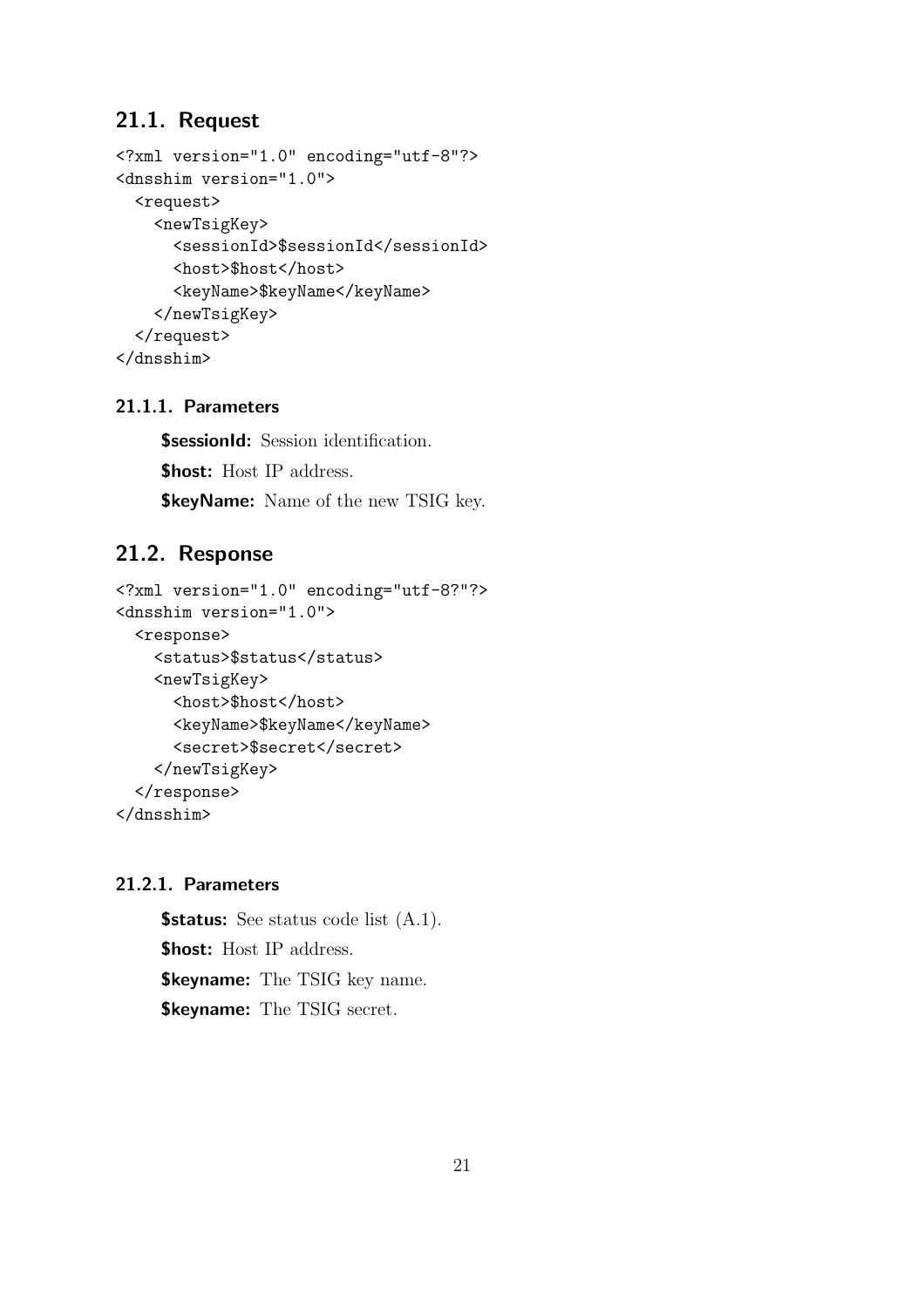## 22. NewZone

Creates a new zone.

## 22.1. Request

```
<?xml version="1.0" encoding="utf-8"?>
<dnsshim version="1.0">
  <request>
    <newZone>
      <sessionId>$sessionId</sessionId>
      <zone>$zone</zone>
      <dnssec>$isSigned()</dnssec>
      <slaveGroup>$slaveGroupName</slaveGroup>
      <soa>
        <ttl>$ttl</ttl>
        <mname>$mname</mname>
        <rname>$rname</rname>
        <serial>$serial</serial>
        <refresh>$refresh</refresh>
        <retry>$retry</retry>
        <expire>$expire</expire>
        <minimum>$minimum</minimum>
      \langle/soa\rangle<key>
        <size>$keySize</size>
        <algorithm>$algorithm</algorithm>
        <expirationPeriod>
        $expirationPeriod</expirationPeriod>
      \langlekey>
    </newZone>
  </request>
</dnsshim>
```
Important note: The key tag must be used only for zones that use DNSSEC. The use of DNSSEC is highly recommended.

#### 22.1.1. Parameters

**\$sessionId:** Session identification. **\$zone:** Name of the zone. **\$dnssec:** Create a zone without DNSSEC.

**\$slaveGroupName:** Name of the slave group to assigned to the zone (optional)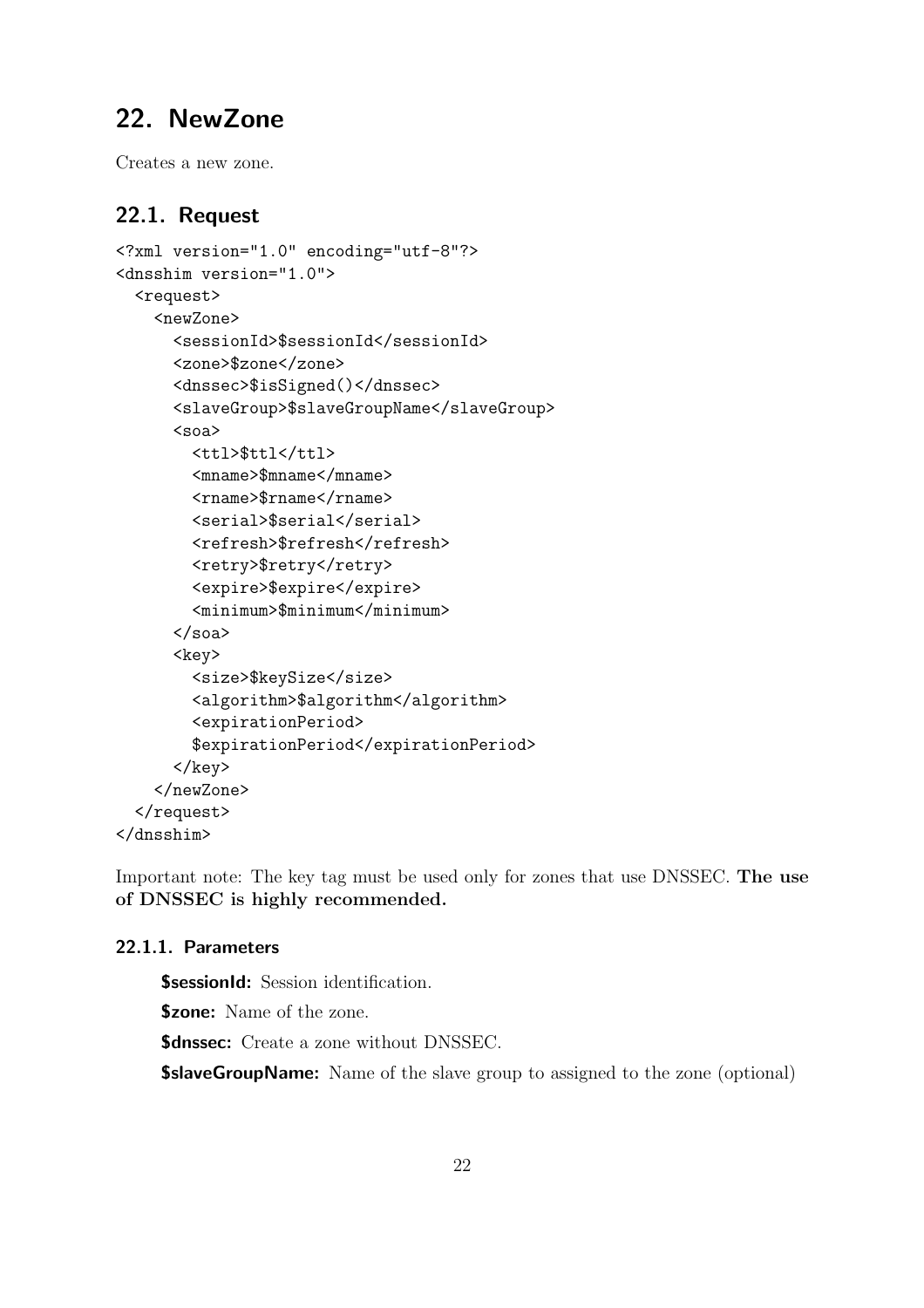**\$ttl:** TTL of the SOA record. **\$mname:** MNAME parameter of the SOA record. **\$rname:** RNAME parameter of the SOA record. **\$serial:** Version number of the new zone. **\$refresh:** REFRESH parameter of the SOA record. **\$retry:** RETRY parameter of the SOA record. **\$expire:** EXPIRE parameter of the SOA record. **\$minimum:** MINIMUM parameter of the SOA record. **\$keySize:** Key size of the zone's DNSKEY. **\$algorithm:** The algorithm used to sign the zone. Either 5 (RSA) or 3 (DSA). By now DNSSHIM only supports RSA keys. **\$expirationPeriod:** Validity of the zone's signatures.

#### 22.2. Response

```
<?xml version="1.0" encoding="utf-8?"?>
<dnsshim version="1.0">
  <response>
    <status>$status</status>
    <newZone>
      <zone>$zonename</zone>
      <key>$keyname</key>
      <keytag>$keytag</keytag>
      <digestType>$type</digestType>
      <digest>$digest</digest>
    </newZone>
  </response>
</dnsshim>
```
#### 22.2.1. Parameters

**\$status:** See status code list  $(A.1)$ . **\$zonename:** The name of the zone. **\$keytag:** The key identificator. **\$type:** The digest algorithm type (SHA1). **\$digest:** The key digest.

## 23. PrintSlaveGroup

Print all the slave nameservers of a slavegroup.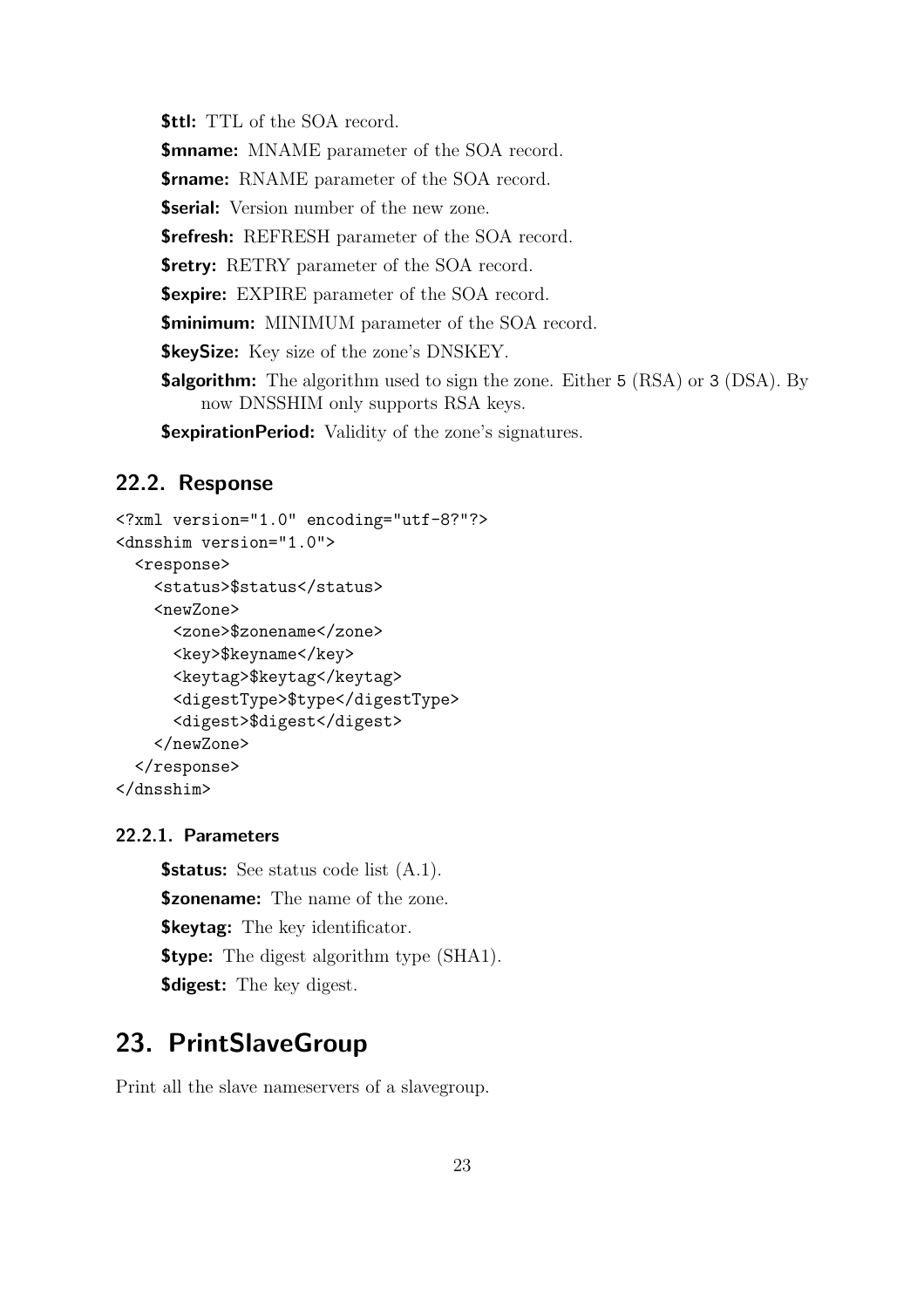### 23.1. Request

```
<?xml version="1.0" encoding="utf-8"?>
<dnsshim version="1.0">
  <request>
    <printSlaveGroup>
      <sessionId>$sessionId</sessionId>
      <slaveGroup>$slaveGroup</slaveGroup>
    </printSlaveGroup>
  </request>
</dnsshim>
```
## 23.1.1. Parameters

**\$sessionId:** Session identification. **\$slaveGroup:** Name of the slavegroup.

### 23.2. Response

```
<?xml version="1.0" encoding="utf-8?"?>
<dnsshim version="1.0">
  <response>
    <status>$status</status>
    <printSlaveGroup>
      <slaveGroup>$group</slaveGroup>
      <slaves>
        <slave>$slaveAddress</slave>
      </slaves>
    </printSlaveGroup>
  </response>
</dnsshim>
```
#### 23.2.1. Parameters

**\$status:** See status code list  $(A.1)$ . **\$zonename:** The name of the slave group. \$slave: Host IP address.

# 24. PrintZone

Prints the records of a zone.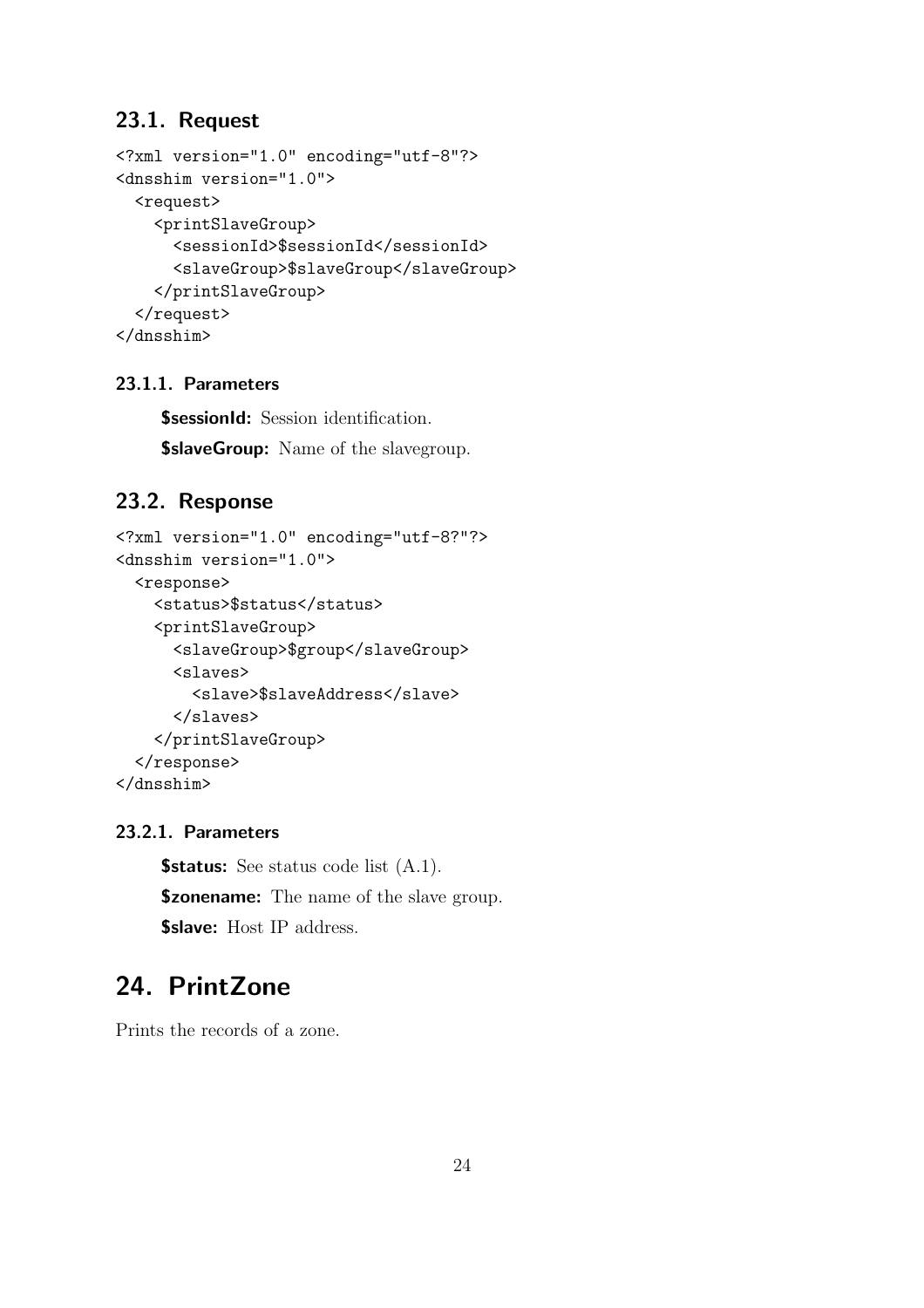### 24.1. Request

```
<?xml version="1.0" encoding="utf-8"?>
<dnsshim version="1.0">
  <request>
    <printZone>
      <sessionId>$sessionId</sessionId>
      <zone>$zone</zone>
    </printZone>
  </request>
</dnsshim>
```
#### 24.1.1. Parameters

**\$sessionId:** Session identification.

**\$zone:** Name of the zone.

```
<?xml version="1.0" encoding="utf-8?"?>
<dnsshim version="1.0">
  <response>
    <status>$status</status>
    <printZone>
      <zone>$zonename</zone>
      <records>
        \langle rr \rangle<ownername>$ownername</ownername>
           <class>$class</class>
           <type>$type</type>
           <ttl>$ttl</ttl>
           <rdata>$rdata</rdata>
        \langle/rr>
      \langle/records>
      <dsInfo>
        <ds>
           <keytag>$keytag</keytag>
           <digestType>$digestType</digestType>
           <digest>$digest</digest>
        \langle/ds>
      </dsInfo>
    </printZone>
  </response>
</dnsshim>
```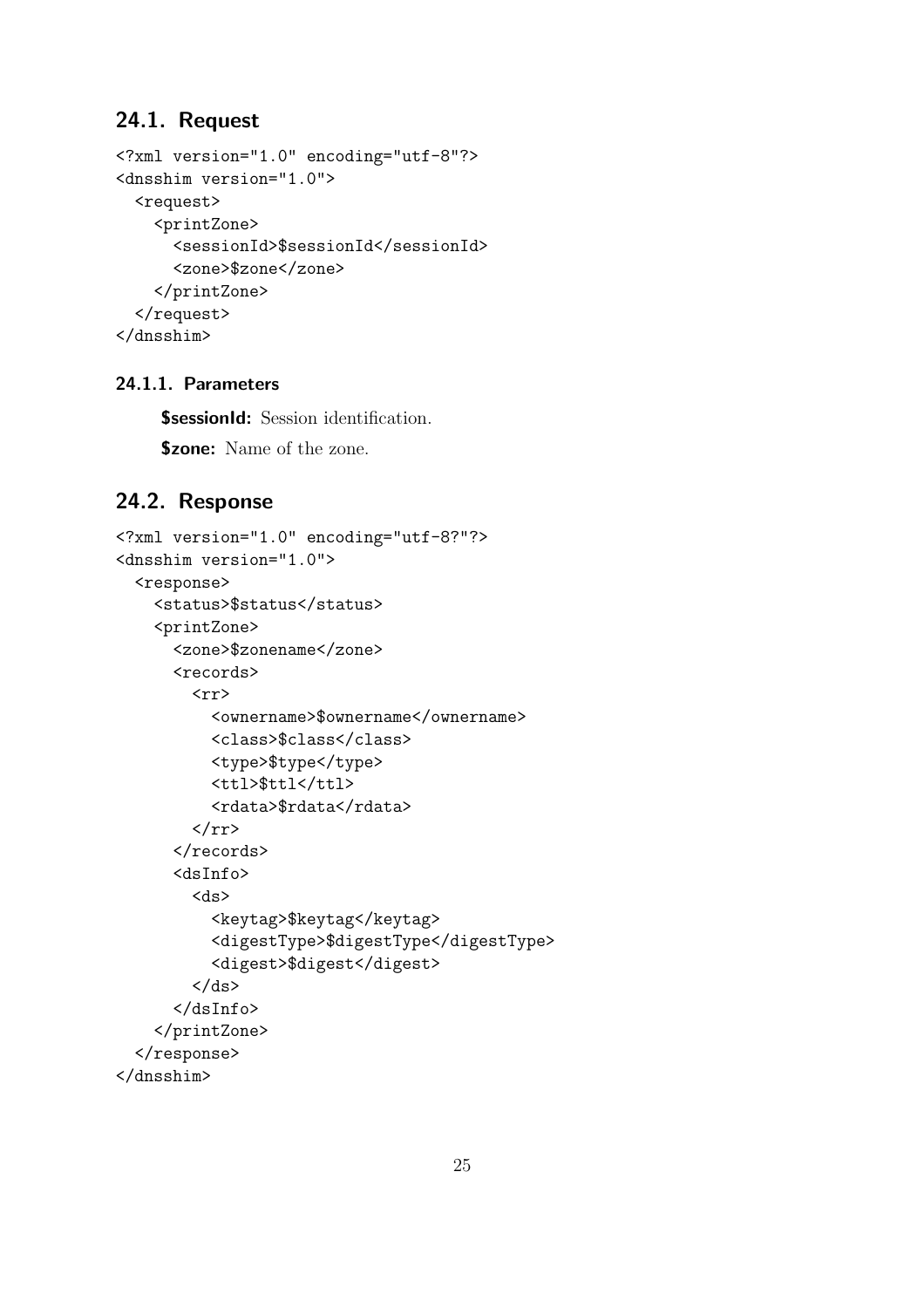**\$status:** See status code list  $(A.1)$ .

**\$zonename:** The name of the slave group

**Sownername:** Ownername of the record.

**\$class:** Class of the record.

**\$type:** Type of the record.

**\$ttl:** TTL (*Time to Life*) of the record.

\$rdata: RDATA of the record in presentation format.

**\$keytag:** Zone key identificator.

**\$digestType:** The Digest Type field identifies the algorithm used to construct the DS record's digest. Either SHA1 or SHA256.

**\$digest:** The DNSKEY record digest.

## 25. PubZone

Publishes the zone to the configured slave servers.

#### 25.1. Request

```
<?xml version="1.0" encoding="utf-8"?>
<dnsshim version="1.0">
  <request>
    <pubZone>
      <sessionId>$sessionId</sessionId>
      <zone>$zone</zone>
      <serial>$serial</serial>
      <type>$type</type>
    </pubZone>
  </request>
</dnsshim>
```
#### 25.1.1. Parameters

**\$sessionId:** Session identification.

**\$zone:** Name of the zone.

**\$serial:** The new version number of the zone (Must be greater than the current one).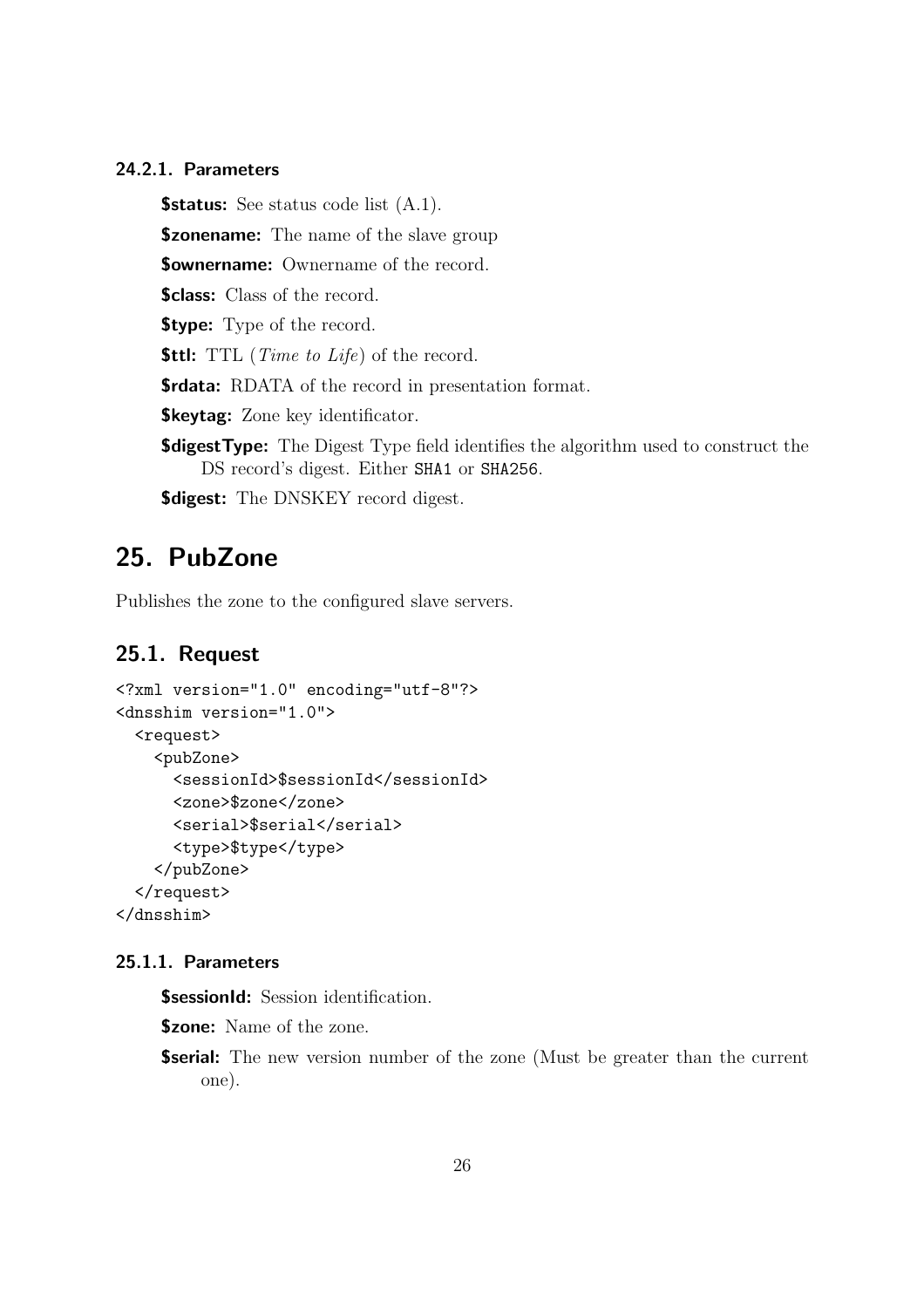**\$type:** FULL (axfr) or INCREMENTAL (ixfr).

#### 25.2. Response

```
<?xml version="1.0" encoding="utf-8?"?>
<dnsshim version="1.0">
  <response>
    <status>$status</status>
    <pubZone>
      <zone>$zonename</zone>
      <serial>$serial</serial>
    </pubZone>
  </response>
</dnsshim>
```
#### 25.2.1. Parameters

**\$status:** See status code list  $(A.1)$ . **\$zonename:** The name of the slave group. **\$serial:** The version number of the zone.

## 26. RemoveKey

### 26.1. Request

```
<?xml version="1.0" encoding="utf-8"?>
<dnsshim version="1.0">
  <request>
    <removeKey>
      <sessionId>$sessionId</sessionId>
      <zone>$zone</zone>
      <keyName>$key</keyName>
    </removeKey>
  </request>
</dnsshim>
```
#### 26.1.1. Parameters

**\$sessionId:** Session identification. **\$zone:** Name of the zone. **\$keyName:** The name of key.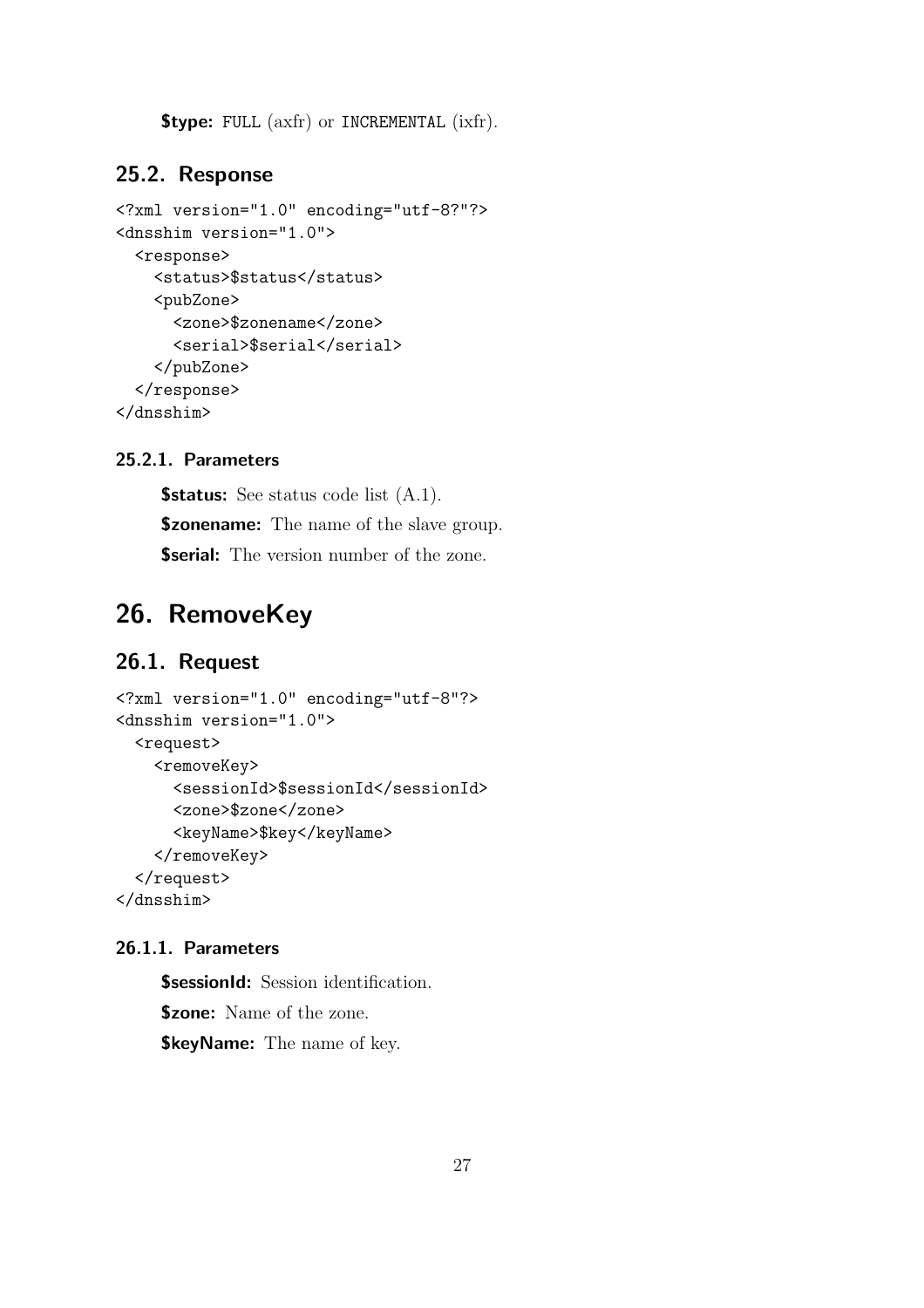## 26.2. Response

```
<?xml version="1.0" encoding="utf-8?"?>
<dnsshim version="1.0">
  <response>
    <status>$status</status>
  </response>
</dnsshim>
```
#### 26.2.1. Parameters

**\$status:** See status code list  $(A.1)$ .

## 27. RemoveRecord

Removes a Resource Record from the zone.

## 27.1. Request

```
<dnsshim version="1.0">
  <request>
    <removeRr>
       <sessionId>$sessionId</sessionId>
      <zone>$zone</zone>
       \langle \text{rr} \rangle<ownername>$ownername</ownername>
         <ttl>$ttl</ttl>
         <type>$type</type>
         <dnsClass>$dnsClass</dnsClass>
         <rdata>$rdata</rdata>
      \langle/rr\rangle</removeRr>
  </request>
</dnsshim>
```
#### 27.1.1. Parameters

**\$sessionId:** Identification of the user. **\$zone:** The zone to be published. **\$ownername:** Ownername of the record being removed. **\$ttl:** TTL (*Time to Life*) of the record. **\$type:** Type of the record. **\$dnsClass:** Class of the record.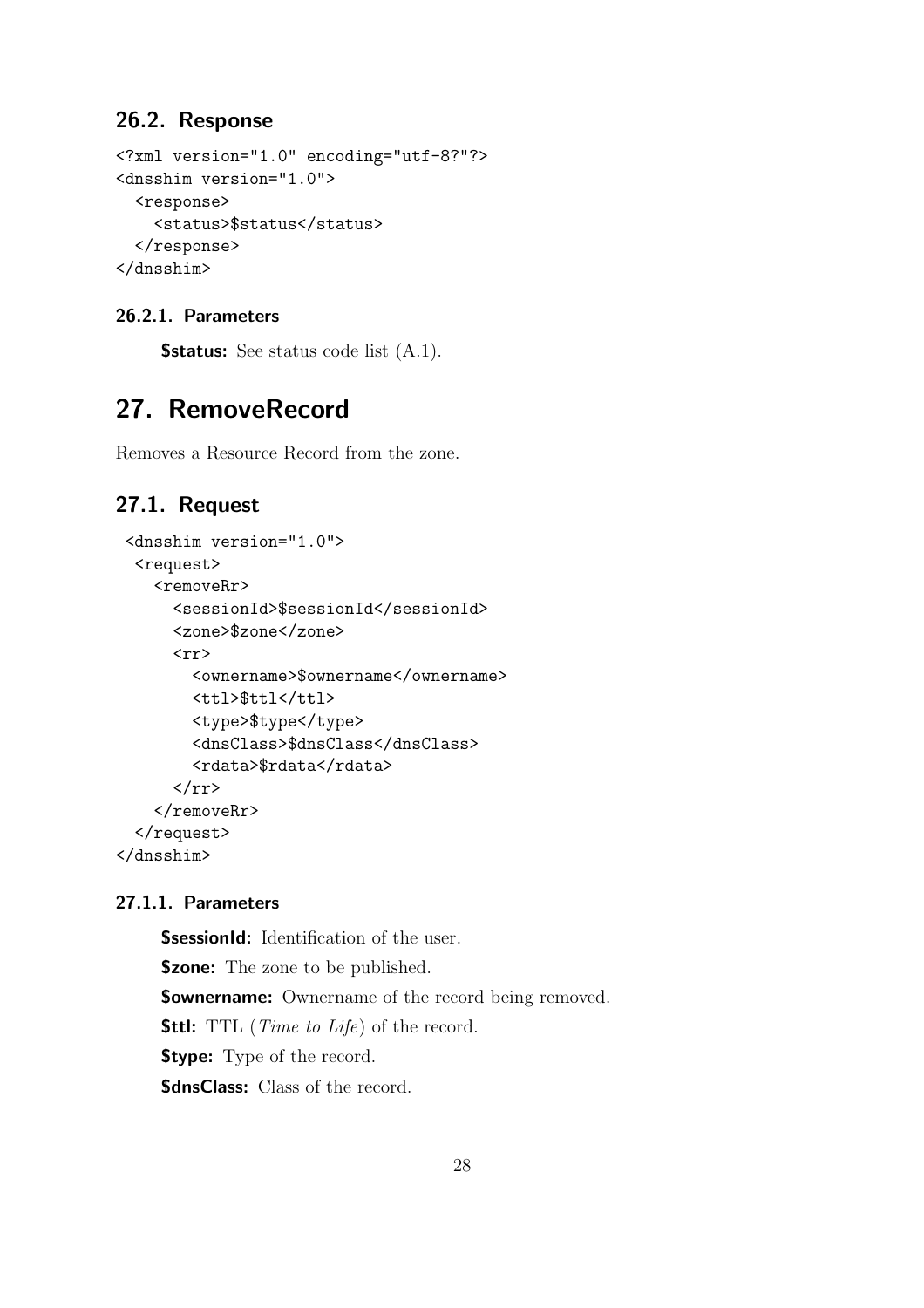**\$rdata:** RDATA of the record in presentation format.

## 27.2. Response

```
<?xml version="1.0" encoding="utf-8?"?>
<dnsshim version="1.0">
  <response>
    <status>$status</status>
  </response>
</dnsshim>
```
#### 27.2.1. Parameters

**\$status:** See status code list  $(A.1)$ .

## 28. RemoveSlave

Removes a slave nameserver to and from a slavegroup.

### 28.1. Request

```
<dnsshim version="1.0">
  <request>
    <removeSlave>
      <sessionId>$sessionId</sessionId>
      <slaveGroup>$slaveGroup</slaveGroup>
      <slave>$slave</slave>
      <port>$port</port>
    </removeSlave>
  </request>
</dnsshim>
```
#### 28.1.1. Parameters

**\$sessionId:** Identification of the user. **\$slaveGroup:** Name of the slavegroup. \$slave: Host IP address. \$port: Port number on the slave.

```
<?xml version="1.0" encoding="utf-8?"?>
<dnsshim version="1.0">
```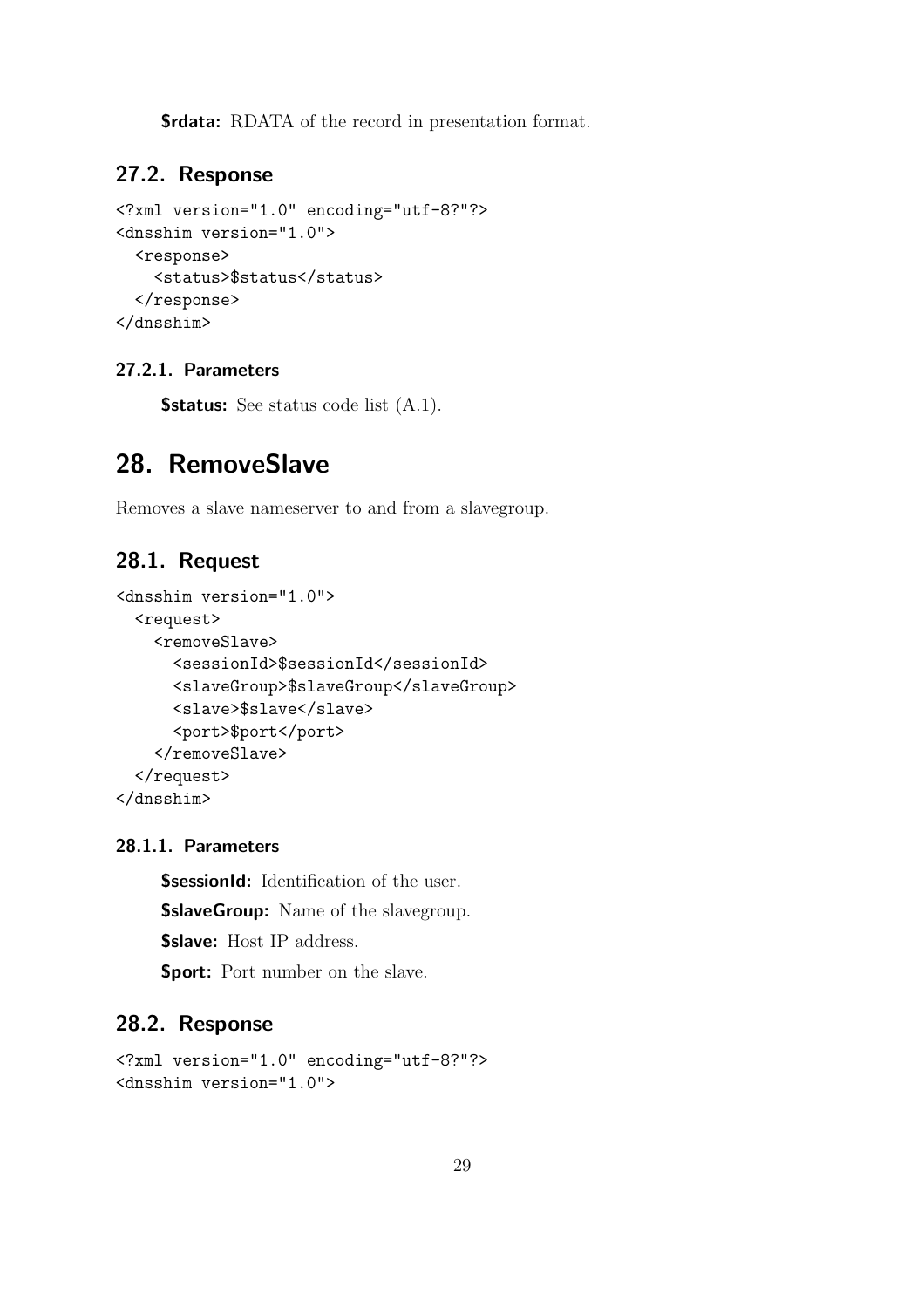```
<response>
    <status>$status</status>
  </response>
</dnsshim>
```
**\$status:** See status code list  $(A.1)$ .

## 29. RemoveSlaveGroup

Removes a group of slave nameservers, aka slavegroup.

## 29.1. Request

```
<dnsshim version="1.0">
  <request>
    <removeSlaveGroup>
      <sessionId>$sessionId</sessionId>
      <slaveGroup>$slaveGroup</slaveGroup>
    </removeSlaveGroup>
  </request>
</dnsshim>
```
#### 29.1.1. Parameters

**\$sessionId:** Session identification.

**\$slaveGroup:** Name of the slavegroup.

### 29.2. Response

```
<?xml version="1.0" encoding="utf-8?"?>
<dnsshim version="1.0">
  <response>
    <status>$status</status>
  </response>
</dnsshim>
```
#### 29.2.1. Parameters

**\$status:** See status code list  $(A.1)$ .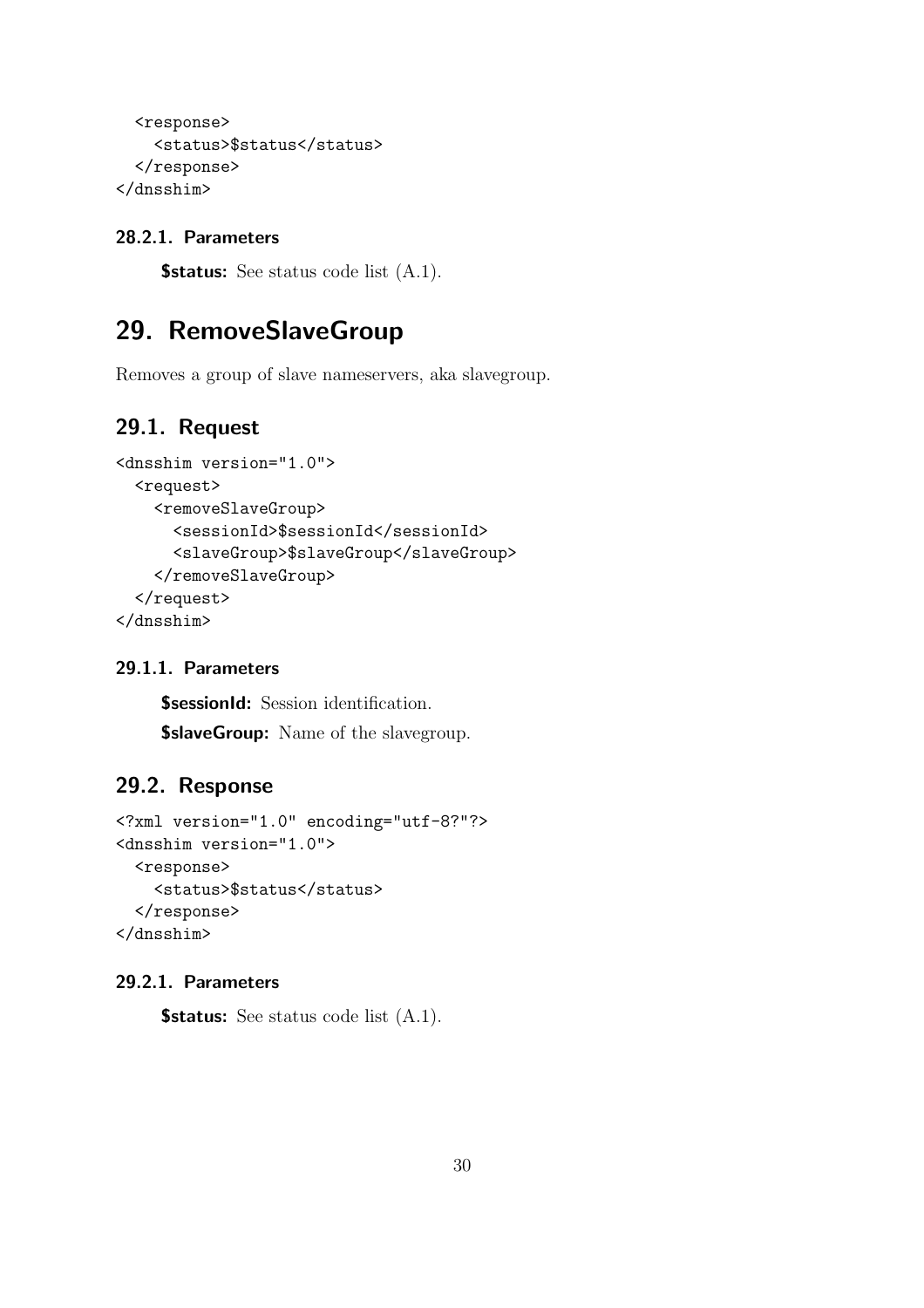## 30. RemoveTsigKey

Removes a TSIG key.

## 30.1. Request

```
<?xml version="1.0" encoding="utf-8"?>
<dnsshim version="1.0">
  <request>
    <removeTsigKey>
      <sessionId>$sessionId</sessionId>
      <host>$host</host>
      <keyName>$keyName</keyName>
    </removeTsigKey>
  </request>
</dnsshim>
```
#### 30.1.1. Parameters

**\$sessionId:** Session identification.

\$host: Host IP address.

**\$keyName:** The TSIG key's name.

## 30.2. Response

```
<?xml version="1.0" encoding="utf-8?"?>
<dnsshim version="1.0">
  <response>
    <status>$status</status>
  </response>
</dnsshim>
```
#### 30.2.1. Parameters

**\$status:** See status code list  $(A.1)$ .

## 31. RemoveZone

Removes a zone.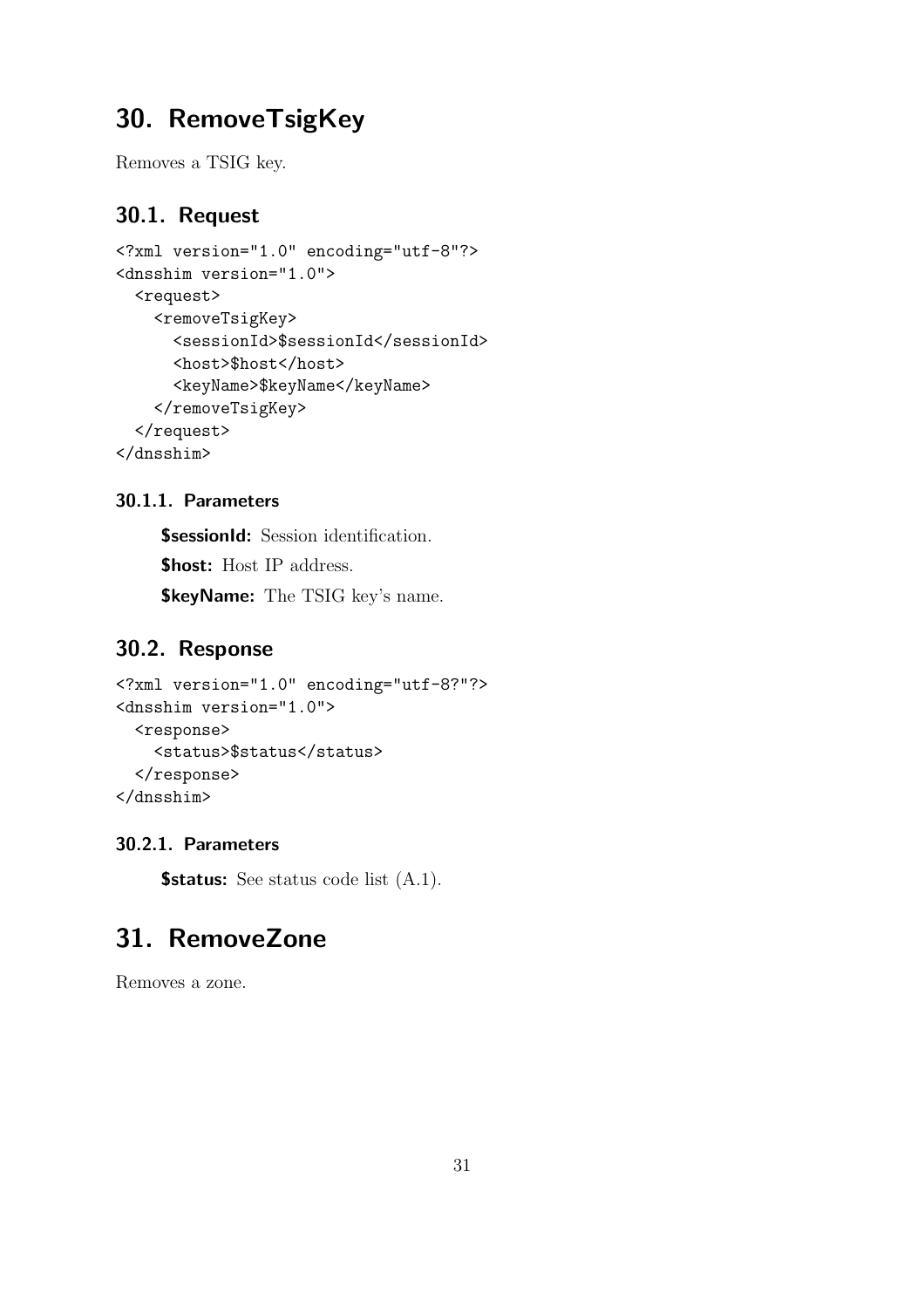### 31.1. Request

```
<?xml version="1.0" encoding="utf-8"?>
<dnsshim version="1.0">
  <request>
    <removeZone>
      <sessionId>$sessionId</sessionId>
      <zone>$zone</zone>
    </removeZone>
  \langlerequest>
</dnsshim>
```
#### 31.1.1. Parameters

**\$sessionId:** Session identification. \$zone: Name of the zone.

## 31.2. Response

```
<?xml version="1.0" encoding="utf-8?"?>
<dnsshim version="1.0">
  <response>
    <status>$status</status>
  </response>
</dnsshim>
```
### 31.2.1. Parameters

**\$status:** See status code list  $(A.1)$ .

## 32. RemoveZoneUser

```
<?xml version="1.0" encoding="utf-8"?>
<dnsshim version="1.0">
  <request>
    <removeZoneUser>
      <sessionId>$sessionId</sessionId>
      <zone>$zone</zone>
      <username>$username</username>
    </removeZoneUser>
  </request>
</dnsshim>
```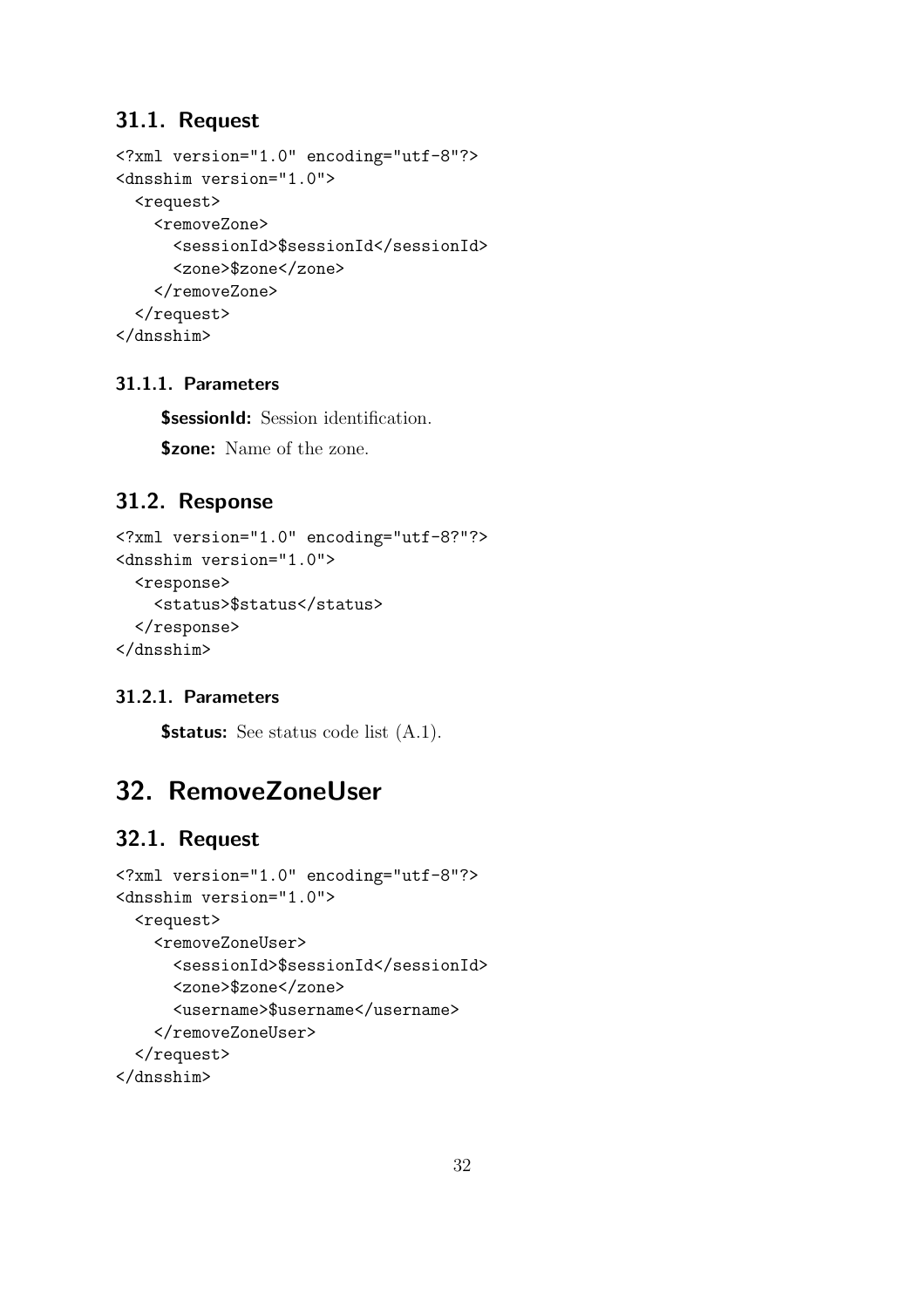**\$sessionId:** Session identification.

**\$zone:** Name of the zone.

**Susername:** Identification of the user.

### 32.2. Response

```
<?xml version="1.0" encoding="utf-8?"?>
<dnsshim version="1.0">
  <response>
    <status>$status</status>
  </response>
</dnsshim>
```
#### 32.2.1. Parameters

**\$status:** See status code list  $(A.1)$ .

## 33. SetExpirationPeriod

Sets the signatures's validity period of zone.

#### 33.1. Request

```
<?xml version="1.0" encoding="utf-8"?>
<dnsshim version="1.0">
  <request>
    <setExpirationPeriod>
      <sessionId>$sessionId</sessionId>
      <zone>$zone</zone>
      <expirationPeriod>$expiration</expirationPeriod>
    </setExpirationPeriod>
  </request>
</dnsshim>
```
#### 33.1.1. Parameters

**\$sessionId:** Session identification.

\$zone: Name of the zone.

**\$expirationPeriod:** Validity of the zone's signatures.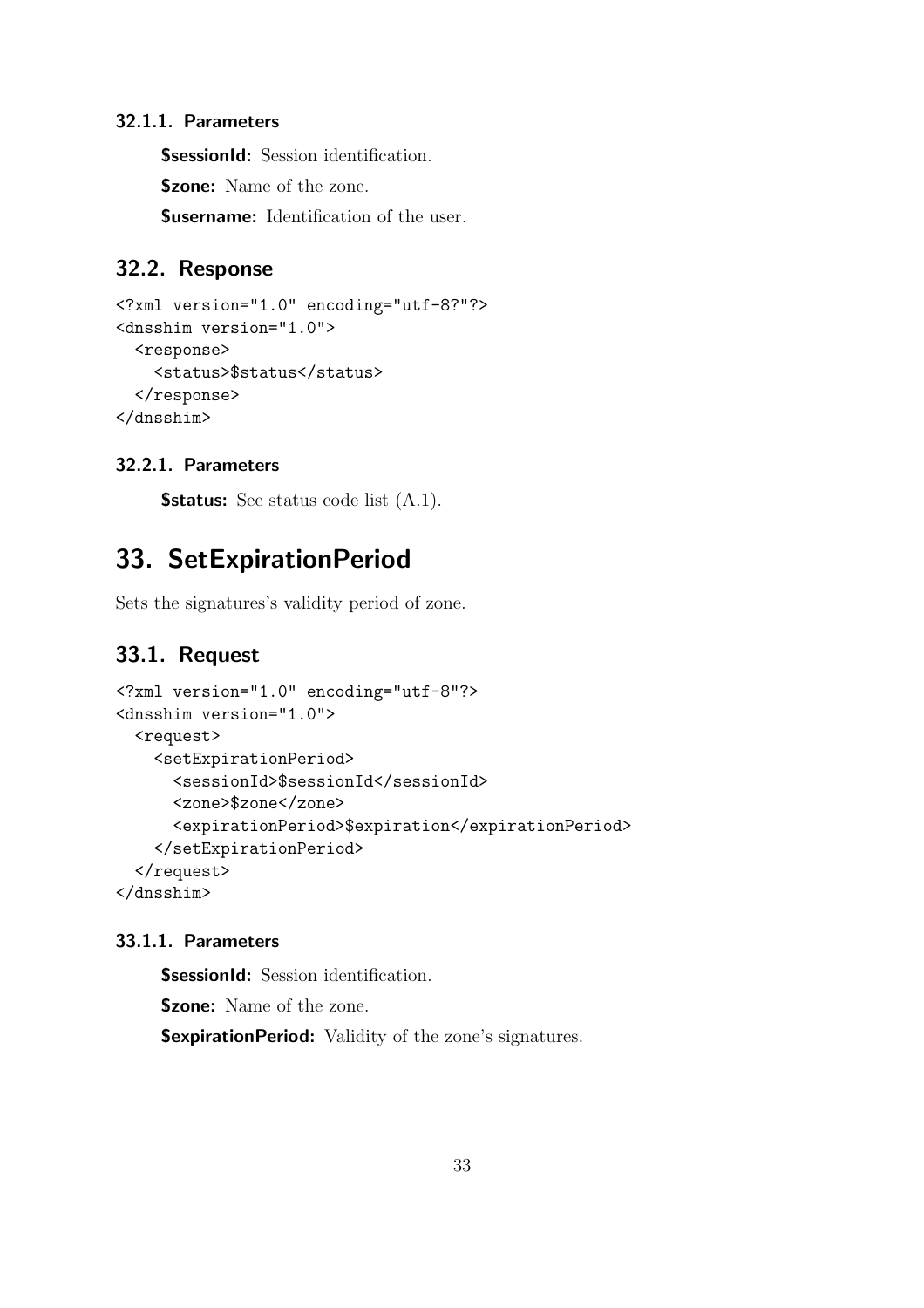### 33.2. Response

```
<?xml version="1.0" encoding="utf-8?"?>
<dnsshim version="1.0">
  <response>
    <status>$status</status>
    <setExpirationPeriod>
      <zone>$zonename</zone>
      <expirationPeriod>$expiration</expirationPeriod>
    </setExpirationPeriod>
  </response>
</dnsshim>
```
#### 33.2.1. Parameters

**\$status:** See status code list  $(A.1)$ . \$zonename:

## 34. Shutdown

Gracefully shutdown the XFRD server.

#### 34.1. Request

```
<?xml version="1.0" encoding="utf-8"?>
<dnsshim version="1.0">
  <request>
    <shutdown>
      <sessionId>$sessionId</sessionId>
      <secret>$password</secret>
    </shutdown>
  </request>
</dnsshim>
```
#### 34.1.1. Parameters

**\$sessionId:** Session identification.

**\$secret:** Shared secret configured on the server that authorizes its shutdown.

```
<?xml version="1.0" encoding="utf-8?"?>
<dnsshim version="1.0">
  <response>
```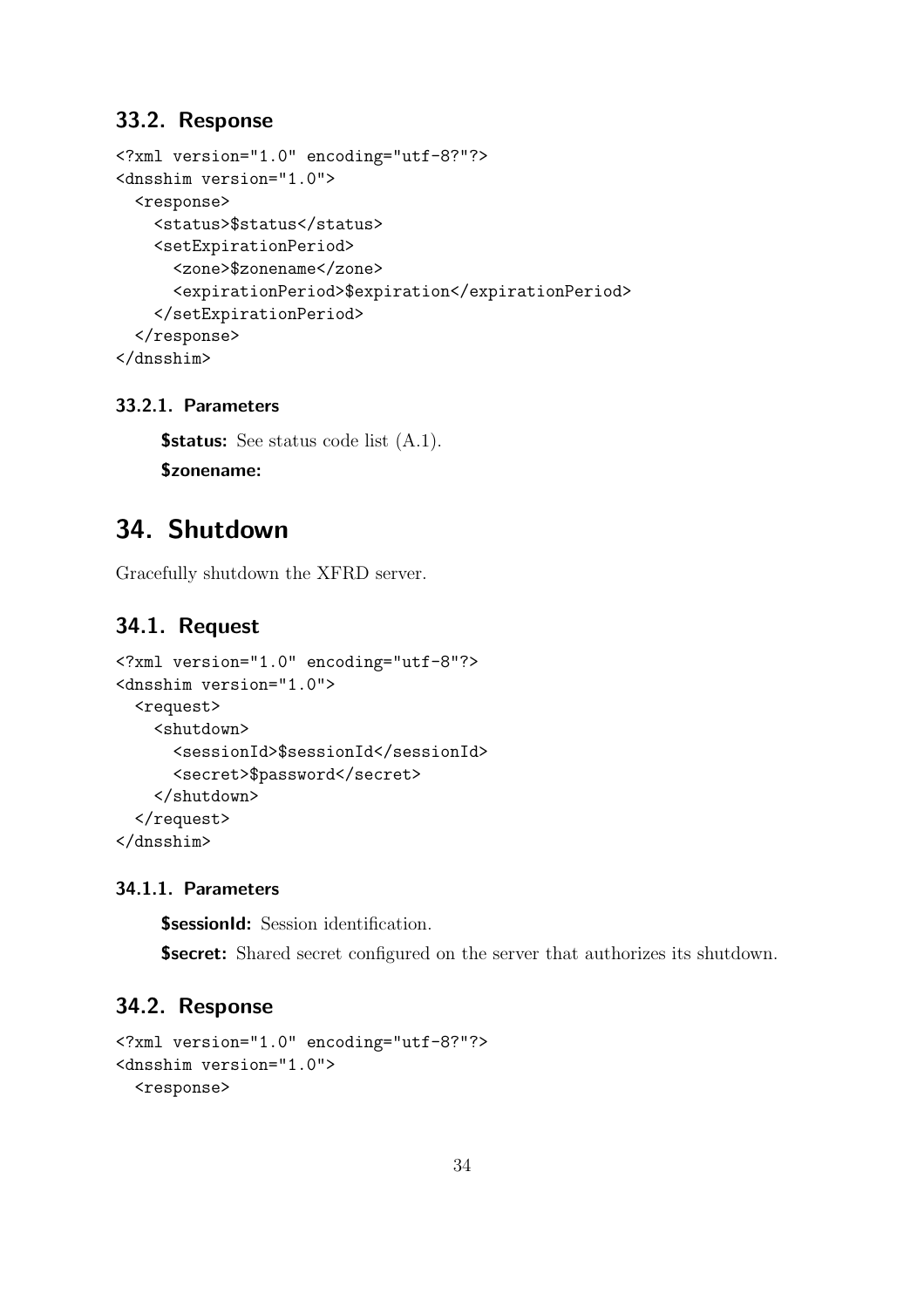```
<status>$status</status>
  </response>
</dnsshim>
```
**\$status:** See status code list  $(A.1)$ .

## 35. UnassignSlaveGroup

Unassigns a slavegroup to and from a zone.

## 35.1. Request

```
<dnsshim version="1.0">
  <request>
    <unassignSlaveGroup>
      <sessionId>$sessionId</sessionId>
      <zone>$zone</zone>
      <slaveGroup>$slaveGroup</slaveGroup>
    </unassignSlaveGroup>
  </request>
</dnsshim>
```
#### 35.1.1. Parameters

**\$sessionId:** Session identification. **\$zone:** Name of the zone. **\$slaveGroup:** Name of the slavegroup.

## 35.2. Response

```
<?xml version="1.0" encoding="utf-8?"?>
<dnsshim version="1.0">
  <response>
    <status>$status</status>
  </response>
</dnsshim>
```
#### 35.2.1. Parameters

**\$status:** See status code list  $(A.1)$ .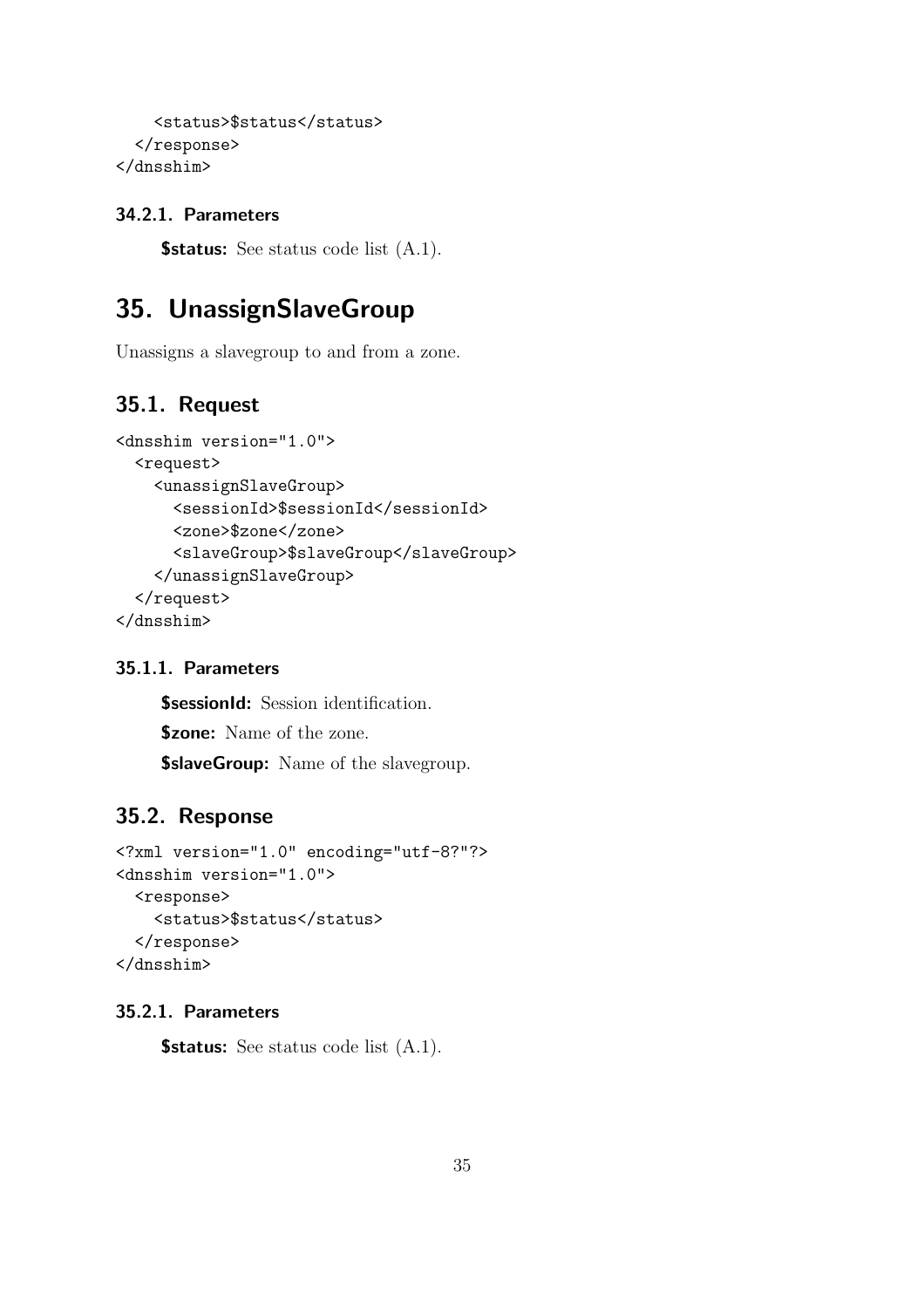## 36. ZoneVersion

Current version (SOA serial) of the zone.

## 36.1. Request

```
<?xml version="1.0" encoding="utf-8"?>
<dnsshim version="1.0">
  <request>
    <zoneVersion>
      <sessionId>$sessionId</sessionId>
      <zone>$zone</zone>
    </zoneVersion>
  </request>
</dnsshim>
```
#### 36.1.1. Parameters

**\$sessionId:** Session identification.

\$zone: Name of the zone.

### 36.2. Response

```
<?xml version="1.0" encoding="utf-8?"?>
<dnsshim version="1.0">
  <response>
    <status>$status</status>
    <zoneVersion>
      <zone>$zonename</zone>
      <serial>$serial</serial>
    </zoneVersion>
  </response>
</dnsshim>
```
#### 36.2.1. Parameters

**\$status:** See status code list  $(A.1)$ . **\$serial:** The version number of the zone.